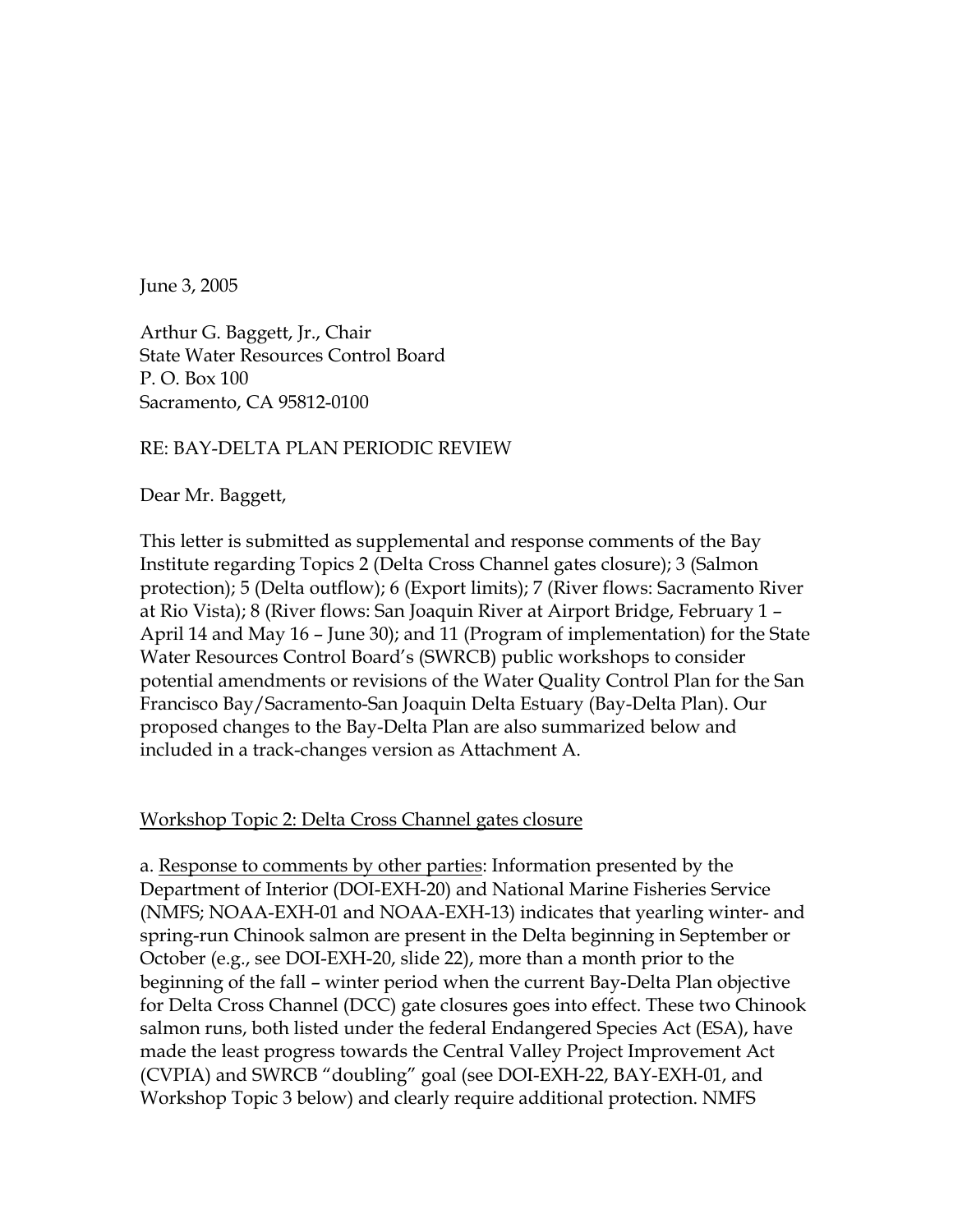expressed concern that early migrants (e.g., fish present in the Delta in the fall months) "could be diverted from the Sacramento River at higher rates … if the gates are open". Two years of intensive research conducted at the DCC support this concern: large proportions of juvenile salmon released into the Sacramento River upstream of the DCC are entrained into the central Delta when the DCC gates are open (DOI-EXH-08). Results of multiple studies and statistical analyses clearly indicate that survival of juvenile salmon entrained into the interior Delta via the open DCC is reduced (USFWS; DOI-EXH-20). For this reason, NMFS recommended that the SWRCB help develop enhanced protection measures for salmonids that migrate past the DCC between October 1 and January 31.

In our earlier comments on this topic (BAY-EXH-01), we recommended increasing the allowable number of days of DCC closures during the November 1 – January 31 period by 15 days, to a total maximum of 60 days. Based on the information submitted by NMFS and USFWS, we are modifying our original recommendation – that is, to increase the total number of days of allowable closures for fish protection to 60 days in the November through January period – to extend the period during which the DCC gates may be closed for fish protection to include October (thus maintaining the 50% maximum closure duration for the period contained within the present Bay-Delta Plan). Extending the period and increasing the number of allowable days of DCC gates closure will allow state and federal fishery agencies greater flexibility to more effectively use real-time monitoring and decision tree-based management of this facility, and minimize the tendency to delay needed closures of the DCC gates early in the salmon migration season in order to conserve their ability to protect other fish later in the season.

In their supplemental comments (SWC-EXH-04), the State Water Contractors (SWC) criticized TBI for suggesting that exports could be reduced to address water quality impacts in the Delta when the DCC gates are closed, arguing that we ignored the need for "reasonableness and balancing to avoid impacting the reasonable needs of water users throughout the State." SWC not only ignores the obvious fact that the SWRCB has placed a number of constraints on export pumping in order to ensure that various beneficial uses are being adequately protected, but overlooks the particular fact that deteriorating water quality in the Delta during the late fall and early winter period is not a function of DCC gate closure alone, but is usually associated with the concurrence of low Delta inflows, high export pumping rates, and gate closures. Therefore it is both appropriate and reasonable for the SWRCB to consider revising both the export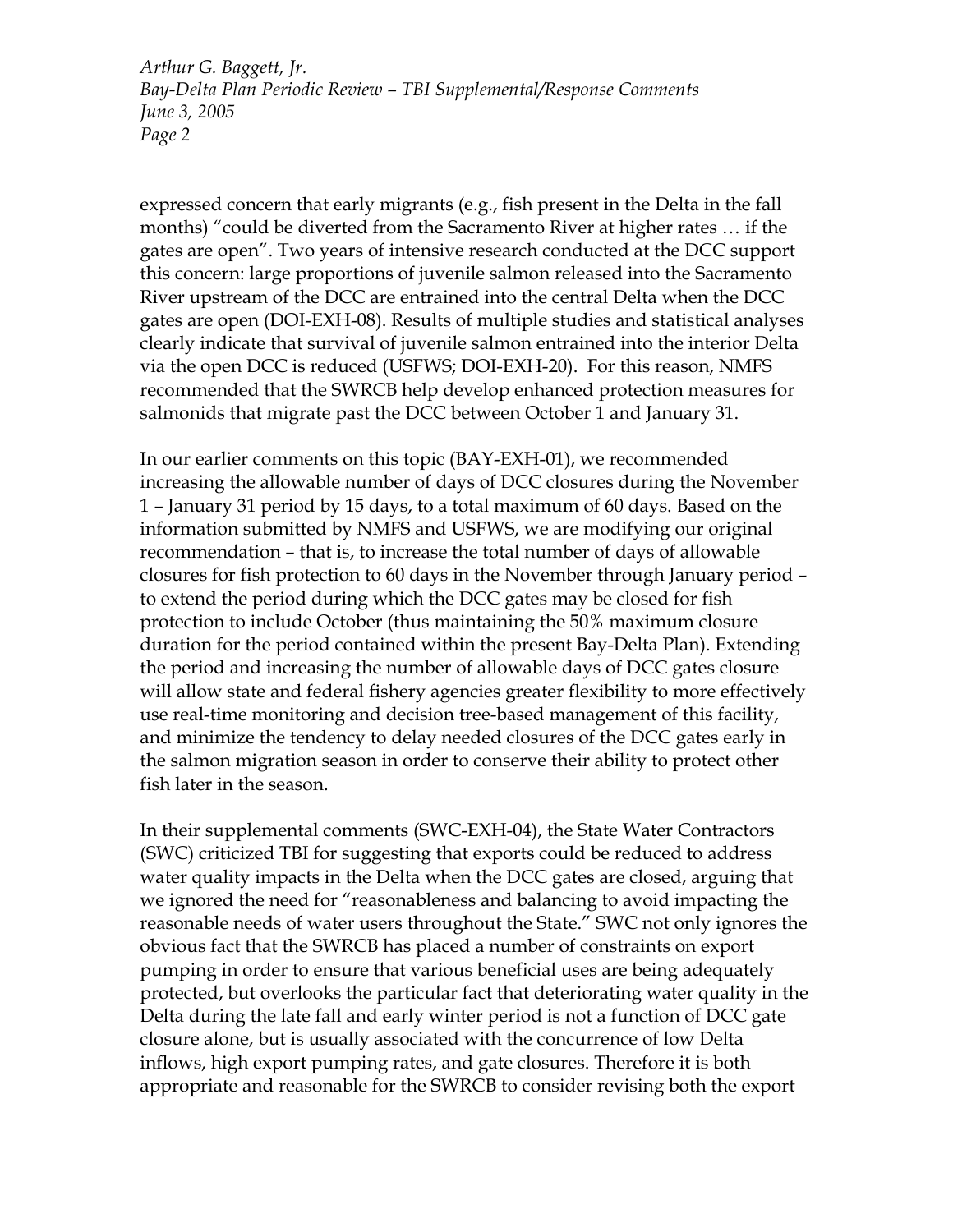criteria and Delta inflow objectives in the Bay-Delta Plan in order to better address water quality concerns raised concerning DCC gates closure.

# b. Recommended language regarding the Delta Cross Channel gates closure objective:

- i. The first of the three time periods identified for Delta Cross Channel gates closure in Table 3 of the Bay-Delta Plan should be changed to read "Oct – Jan". The first sentence of Footnote 26 to Table 3 should be revised to read: "For the October – January period, close Delta Cross Channel gates for up to a total of 60 days, as needed for the protection of fish. Days when the gates are closed for flood control or export water quality purposes shall not be counted against the 60 day maximum."
- ii. The following sentence should be added to Footnote 26 to Table 3: "When the gates are closed for fish protection, the operations group will reduce exports or increase inflows as needed to prevent adverse water quality impacts."

# Workshop Topic 3: Salmon protection

a. Response to comments by other parties: In their supplemental comments (SWC-EXH-04), the SWC suggest that, while they do not contest the validity of the salmon doubling objective, serious questions remain regarding the role of the Delta in salmon protection, how the doubling goal should be measured, and whether steelhead should be included in the objective. On the contrary, however, the SWRCB received more than sufficient information at the workshops and in supplemental materials to resolve these questions.

## *Role of the Delta in Meeting the Doubling Objective*

Four runs of Chinook salmon (as well as steelhead trout) reproduce in more than two dozen rivers and streams in the Sacramento-San Joaquin watershed – and all of them must migrate through the Delta at least twice to complete their lifecycle. Contrary to the SWC assertion that the Delta is "just a migration corridor", it is the migration corridor and rearing habitat common to all anadromous salmonids in the watershed of the Delta. Therefore, providing improved in-Delta conditions that increase survival of the fish as they transit and rear in the estuary is a key component of any plan to achieve the objective (as well as that of the Central Valley Project Improvement Act) of doubling salmon populations. It is highly unlikely that any implementation strategy that improves conditions in one part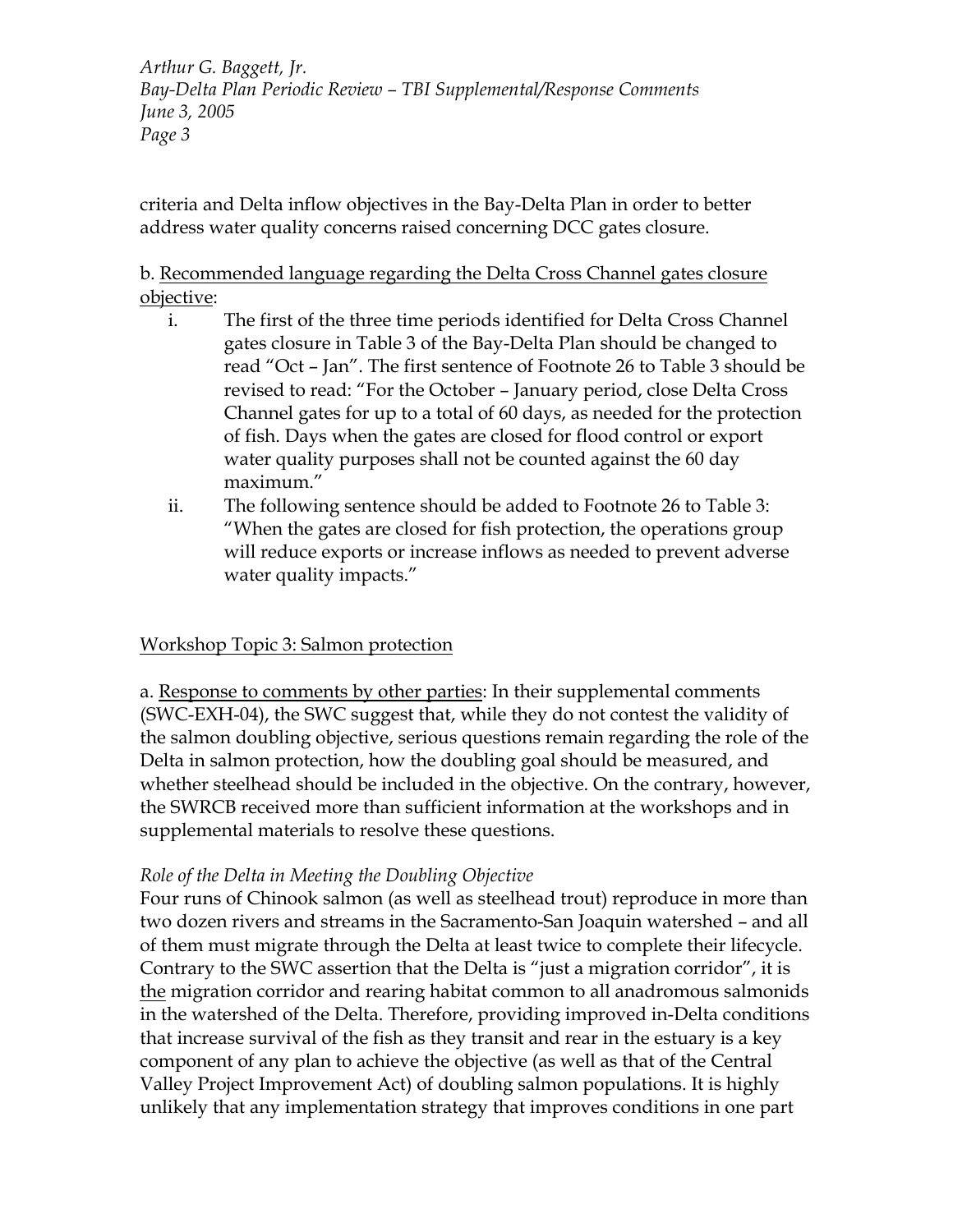of the watershed but fails to address serious problems in other parts will succeed over the long term in achieving and maintaining the doubling objective.

Juvenile salmonids of different runs enter and transit the Delta from different directions (e.g., via the Sacramento River, eastside tributaries, or the San Joaquin River) and at different times (e.g., fall, winter, or spring). Accordingly, the effectiveness of specific protection actions differs among these runs. For example, Sacramento basin salmonids are most vulnerable to entrainment into the interior Delta, where their survival is reduced compared to that of fish that remain in the mainstem river (DOI-EXH-08). Under some conditions (e.g., high export rates) survival of the young fish that remain in the river is double that of fish entrained into the interior Delta. Therefore, periodic closures of the DCC gates, timed to coincide with presence of migrating fish in the lower Sacramento River, Delta, and Chipps Island, represent an important protection action that provides known benefits to all four runs of Chinook salmon as well as Sacramento basin steelhead populations. In another example, both the survival of juvenile migrants and subsequent adult escapement (the most commonly used estimate of population size) of San Joaquin basin fall-run Chinook salmon is strongly related to San Joaquin River flows (at Vernalis) during the spring period when the juveniles migrate downstream to the ocean (NOAA-EXH-17, DFG-EXH-08, DFG-EXH-09, BAY-EXH-08, BAY-EXH-09). As a result, objectives for minimum flows in the lower San Joaquin River that correspond to the population levels needed to meet the doubling objective represent an important in-Delta protection action for this run.<sup>[1](#page-3-0)</sup>

#### *Converting the Narrative Objective to Numeric Objectives*

 $\overline{a}$ 

The SWC are incorrect in their contention that no party participating in the workshops suggested converting the narrative salmon protection objective into one or more numeric objectives (SWC-EXH-04). Together with DOI (USFWS; DOI-EXH-22), the Bay Institute (TBI; BAY-EXH-01) suggested the SWRCB could easily adopt the quantitative doubling goals established by the USFWS Anadromous Fish Restoration Program (AFRP; DOI-EXH-16) for each Chinook salmon run and for each salmon-producing stream, as a complement to the overall narrative objective. Together with NMFS, we also suggested that progress

<span id="page-3-0"></span><sup>&</sup>lt;sup>1</sup> In addition to providing suitable habitat conditions in the lower San Joaquin River for juvenile salmon (as well as resident estuarine species), minimum Vernalis flow objectives have the added benefit of driving the complementary "other measures in the watershed", in the form of improved tributary flows, recognized by the SWRCB to be necessary to achieve the doubling goal.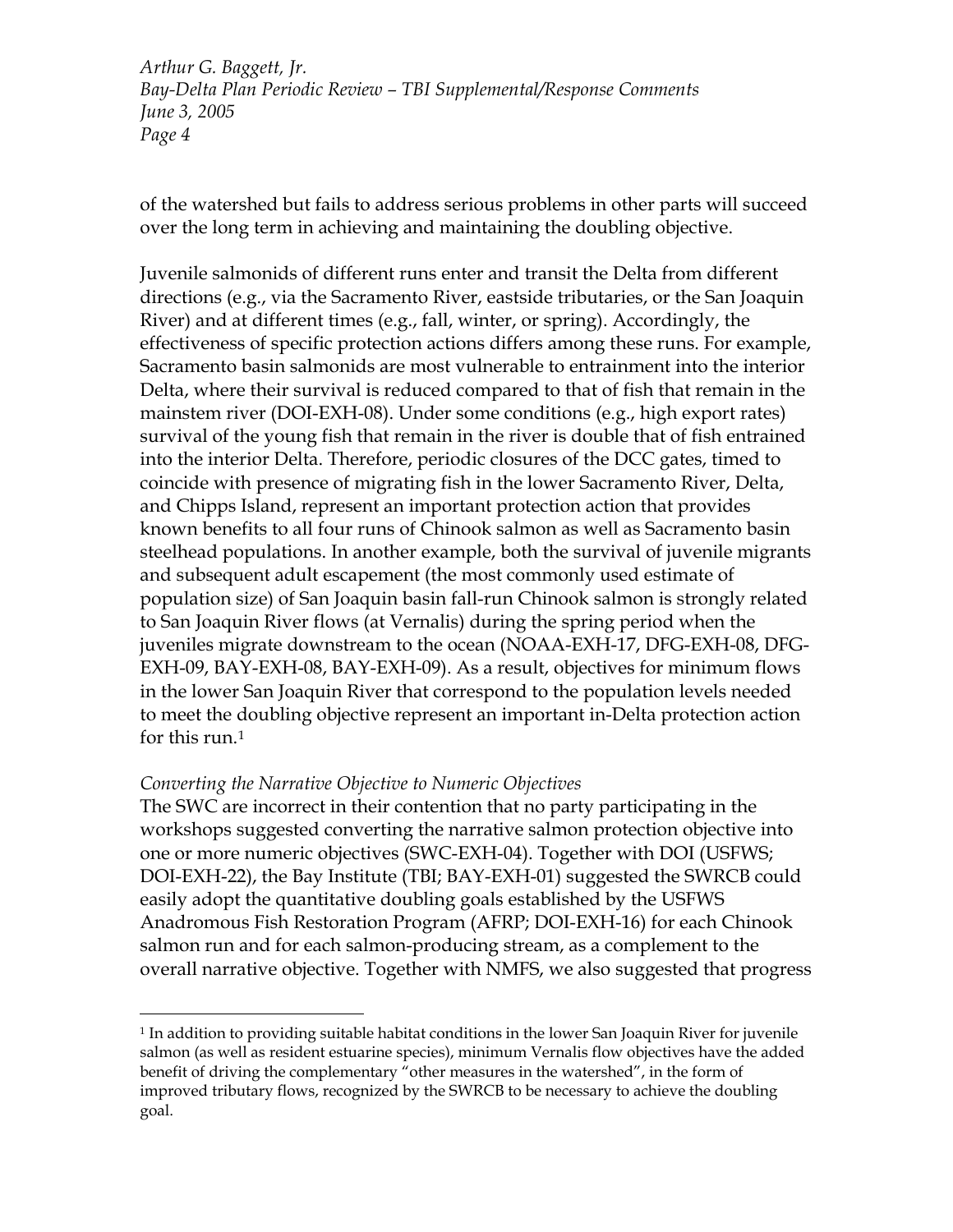towards the objective be measured using some or all of the four "viable salmonid population" criteria developed by NMFS to assess the status and trends of Chinook salmon and (where possible) steelhead populations (BAY-EXH-01, NOAA-EXH-12, NOAA-EXH-13, NOAA-EXH-14). The SWC also argue that establishing quantitative doubling goals for each run and for each stream was not an appropriate approach for the SWRCB to take as part of this review of the Bay-Delta Plan and instead suggested that a single basin-wide population objective would be sufficient. Such an approach, by ignoring the ecological and genetic diversity of the salmonids that rely on the watershed, the different threats to their survival within the Delta, and the glaring differences in current population status among the runs (including ESA listings for two of the four Chinook salmon runs and Central Valley steelhead), is biologically meaningless and inconsistent with all ongoing species protection and fisheries management efforts within the watershed (e.g., ongoing AFRP activities, NMFS use of "viable salmonid population" criteria).

In addition to recommending adoption of quantitative population objectives, TBI and NMFS (NOAA-EXH-14) have recommended that specific numeric objectives for instream flow, water temperature, and Delta exports be established by the SWRCB and CVRWQCB for the purpose of achieving the doubling goal. Our proposed modifications to some of the Bay-Delta Plan's numeric objectives would fulfill this need in part. However, as we and others emphasized in our workshop presentations and written comments, and as the SWRCB has recognized in the current narrative objective, the in-Delta protections contained within the Bay-Delta Plan need to be augmented by additional measures in the upper watershed, including flow, temperature and water diversion criteria within the SWRCB's authority.

## *Doubling Objectives for Steelhead*

State and federal fish management agencies and TBI recommended that the Bay-Delta Plan's salmon protection objective be amended to include Central Valley steelhead, whose populations continue to decline or, at best, are stable at critically low levels (DFG-EXH-02, NOAA -EXH-13, NOAA-EXH-14, BAY-EXH-01). The SWC have noted that few data are available on the current adult population size of the species. Absent the rich data available for Chinook salmon, establishing a quantitative adult population size or natural production objective, as we and other parties have suggested for Chinook salmon, is more challenging. Currently, steelhead adults and juveniles are monitored in some Central Valley streams and in the Delta. In order to establish quantitative population size and/or natural production objectives, we suggest that the SWRCB consult with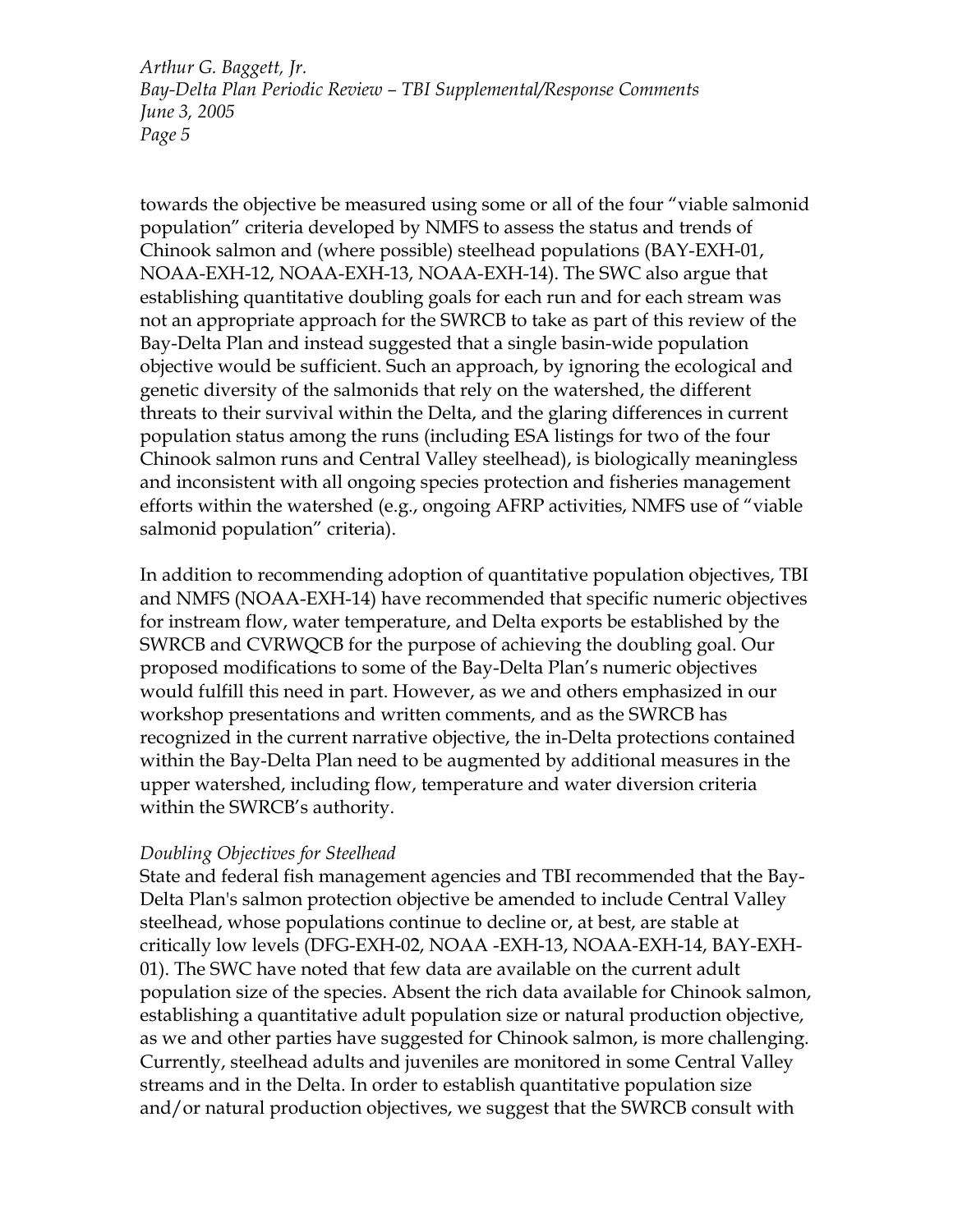state and federal fishery agencies to identify what monitoring programs and evaluation approaches are needed to adequately assess the population status and trends of the species, and incorporate those findings into the Bay-Delta Plan's salmon protection objective. As reported by NMFS (NOAA-EXH-13, NOAA-EXH-17), although steelhead exhibit more complex life history strategies, their habitat and environmental requirements overlap with and are very similar to those of Chinook salmon. Therefore, numeric objectives for flow, water temperature, and exports established for Delta and upstream habitats for Chinook salmon, particularly those for spring-run Chinook salmon, may be sufficiently protective for steelhead as well.

# b. Recommended language regarding the salmon protection objective:

- i. The name of the salmon protection objective in Table 3 of the Bay-Delta Plan should be revised to read: "Salmon and Steelhead Protection". The text of the objective in Table 3 should be revised to read: "Water quality conditions in the Delta shall be maintained, along with water quality conditions and other measures in the watershed, sufficient to achieve a doubling of natural production of each run of Chinook salmon and steelhead on each salmonid-producing upstream tributary from the average production of 1967 – 1991, consistent with the provisions of state and federal law."
- ii. A new footnote should be added at the end of this sentence in Table 3. This new footnote should consist of a table of doubling objectives for each salmonid run in each salmonid-producing stream based on the targets in the AFRP.

# Workshop Topic 5: Delta outflow

a. Response to comments by other parties: The Delta's estuarine ecosystem is characterized by large between- and within-year variations in freshwater flows (inflow and outflow), driven by inter-annual and seasonal variations in precipitation and snowmelt. Life histories of the fish and invertebrate species native to the estuary are tied to these predictable variations in flow, which drive physical aspects of the estuary such as the influx of sediment and nutrients; trigger migration and movement within the estuary, spawning, and phyto- and zooplankton blooms that provide food for larval and juvenile forms; and provide large areas of low-salinity habitat where numerous estuarine and marine species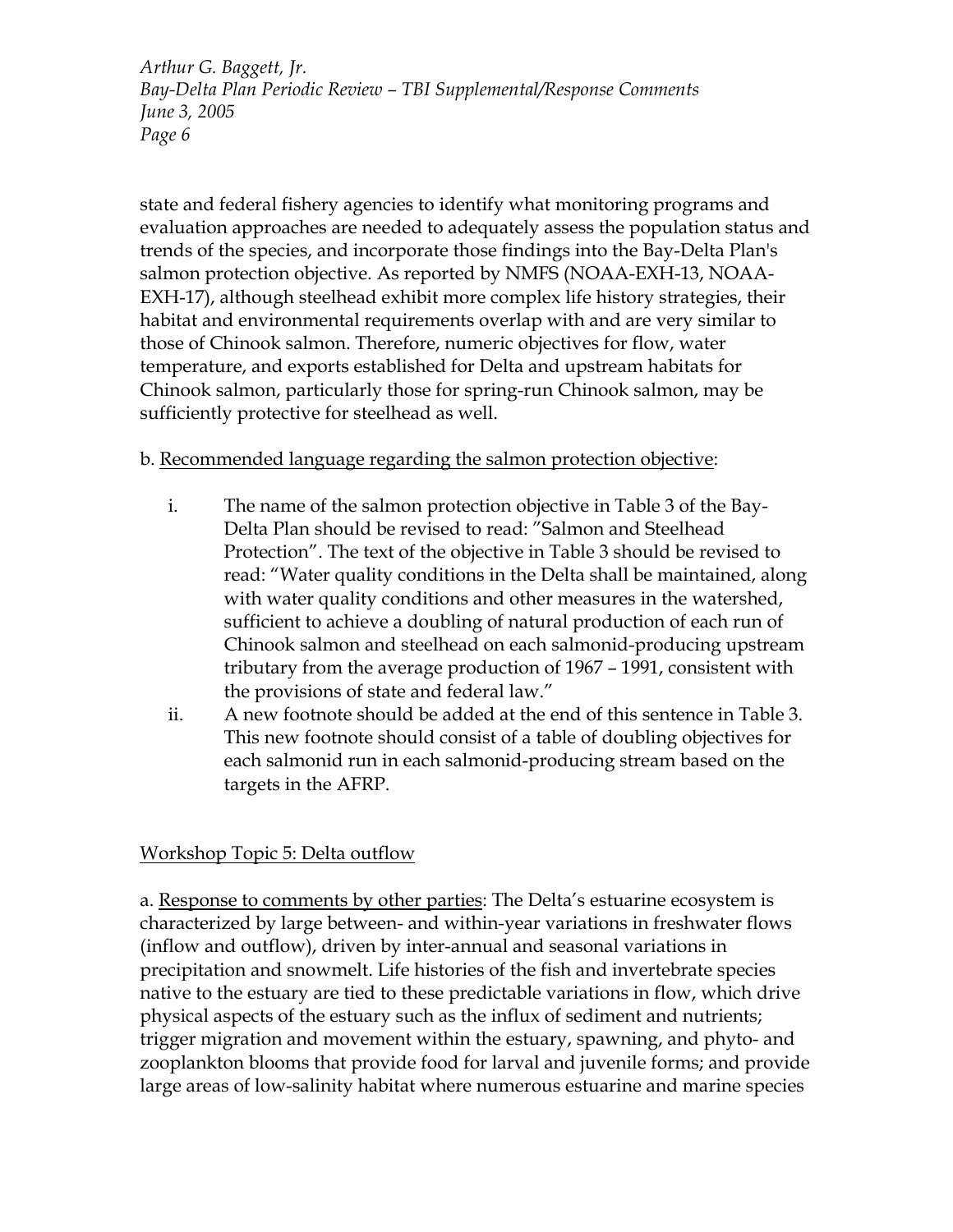rear (Jassby et al, 2003; Kimmerer, 2002a, b, 2004). The greatest effect of water management operations has been to reduce the amounts and variability in flows to the estuary during the ecologically sensitive spring period,<sup>[2](#page-6-0)</sup> factors that are known to correlate with population abundance and/or survival of numerous Delta fish and invertebrates species. The current Delta outflow objective is based on a reasonable, science-based approach to regulating minimum outflows in a manner that reflects and partially mimics the seasonal and inter-annual variations in springtime flows of the natural estuarine system, and serves in average to dry hydrologic conditions to provide a minimum level of protection to help prevent chronic depressed population levels and concomitant high risk of extinction. (It should be noted that no single component of the Bay-Delta Plan – even one as scientifically significant and critically important as the Delta outflow objective – can be expected in and of itself to ensure full protection of the fish and wildlife and estuarine habitat beneficial uses of the estuary).

#### *Scientific Basis of the Delta Outflow Objective Remains Strong*

Contrary to the contention of the SWC (SCW-EXH-06, slide 13), the observed relationships between the survival and/or abundance of numerous fish and invertebrate species with springtime X2 location have not weakened, despite massive changes in the upper estuary's food web (EPA-EXH-02, EPA-EXH-03). This error, as well as the SWC's failure to consider the significant relationship between juvenile delta smelt populations (as measured by the California Department of Fish and Game [CDFG] summer townet survey) and springtime X2 (published in Kimmerer, [2002a], and reported to the SWRCB in DOI-EXH-23), is likely the result of their reliance on out-of-date literature and non-peerreviewed analyses, rather than the recently published reviews of the Delta estuarine dynamics and X2 relationships by Kimmerer (2002a, b, 2004).

The SWC also suggest that, because the specific multi-month period for which an average X2 location was calculated (e.g., February – May v March – June), and the specific population abundance and/or survival indices with which they correlated, differ among X2-related species, therefore the use of the February - June period to implement the objective is too coarse. The SWC's assertion is not justified for several reasons. First, the comment is simply not valid. For a number of the X2-related species, significant correlations exist between several multimonth periods and their abundance, suggesting that springtime flows from the Delta are a strong driver for the population dynamics of these estuarine species.

 $\overline{a}$ 

<span id="page-6-0"></span><sup>2</sup> The springtime period used in the Delta outflow objective, February-June, was identified on the basis of both hydrology and biology.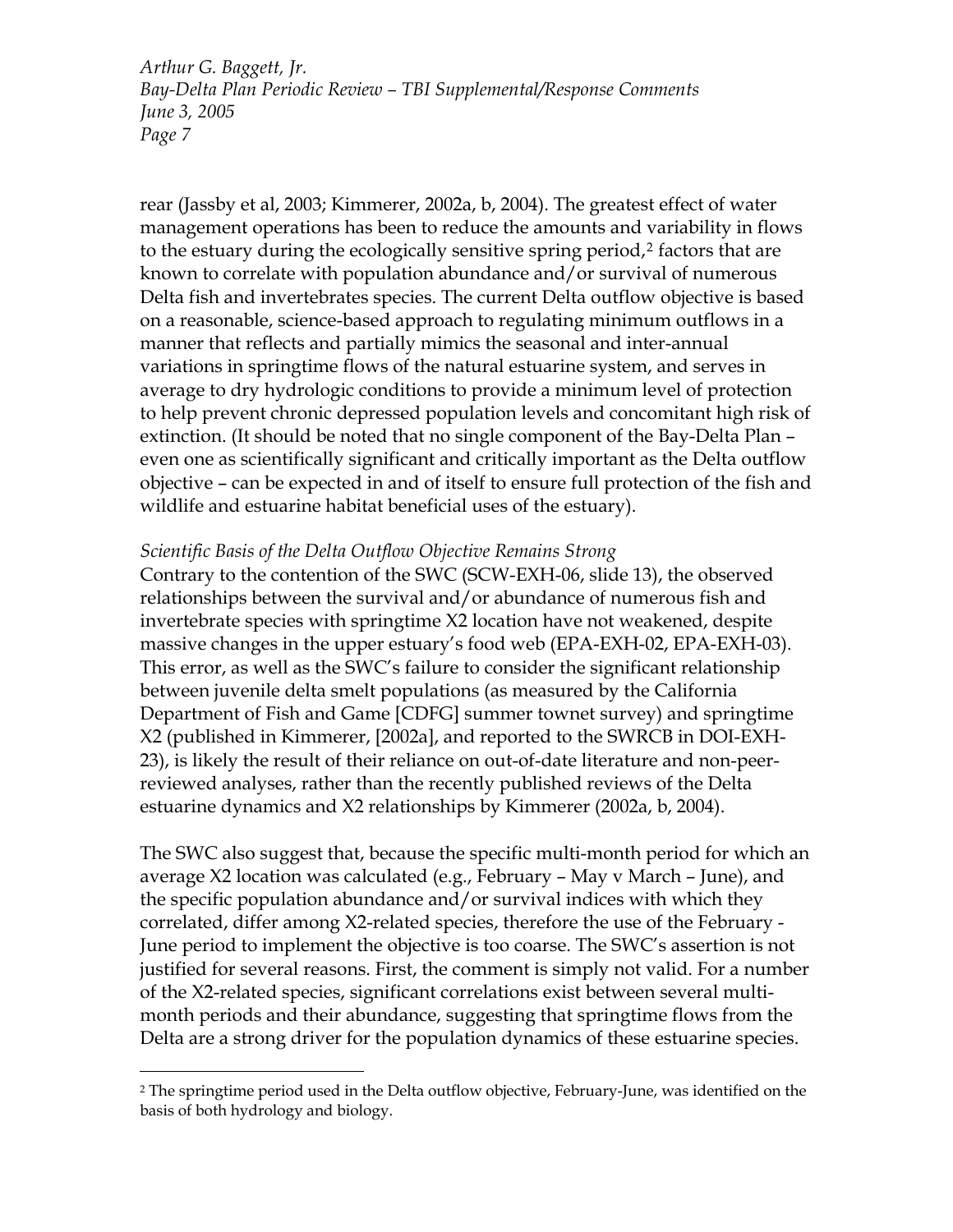For example, longfin smelt abundance is significantly correlated with average X2 for January – June, March – May, and April – June (note that not all combinations of months were tested, but those listed here bracket the February-June period used in the Delta Outflow objective). In another example, Bay shrimp abundance is significantly correlated with January – April, March – May, and February - May. Second, the SWC apparently do not understand the purpose of the Delta outflow objective, which was specifically designed to provide broad ecosystem protection for the dynamic estuarine habitat, not simply to protect a few or specific individual fish species. Delta outflow affects multiple aspects of the estuarine ecosystem, including the location and quantity of different physical habitat types (e.g., "low-salinity" habitat known to be important to many Delta species), sediment and nutrient transport and dispersal, water quality (including effects of contaminants), larval transport and dispersal, and environmental conditions that trigger and cue migration and spawning (EPA-EXH-03; Kimmerer, 2002b, 2004). All of these ecological features, acting singly and in combination, likely contribute to the statistically significant fish – X2 relationships. The aquatic species for which these correlations have been established serve as a set of surrogates for the broader array of organisms and communities that are affected by Delta outflow. Any variation that may exist in the specific timing of the documented fish – X2 relationships is a clear indication of the complexity of the estuarine ecosystem and the multiple mechanisms that have been shown or are hypothesized to drive the X2 relationships.

Based on these misunderstandings of the Delta outflow objective, the SWC assert that, given the five-month period over which the objective is implemented, modifying or "flexing" the objective such that the average X2 shifts a short distance upstream of its presently required position would have negligible effects. However, their own documents (SWC-EXH-06) do not bear this conclusion out, citing a >2% population decrease for longfin smelt for a year in which springtime X2 was hypothetically shifted just 0.05 km upstream.<sup>[3](#page-7-0)</sup> This is by no means a trivial impact, and a particularly troubling one given the recent decline in pelagic fish species populations in the Delta. Larger-scale upstream movements of X2, as a result of the cumulative effects of the proposed

 $\overline{a}$ 

<span id="page-7-0"></span><sup>&</sup>lt;sup>3</sup> The source of the data used by the SWC for their analyses of the effects of changes in average X2 position on longfin smelt abundance is not specified (SWC-EXH-06, slide 27), but neither the data nor the results appear to agree with those used by Kimmerer (2002a) and provided to C. Swanson by the author. For example, according to Kimmerer's data and using the January-June period for averaging X2 cited in SWC-EXH-07, an average springtime X2 location of 64.4 corresponds to a longfin smelt abundance index of 4066, not 2281.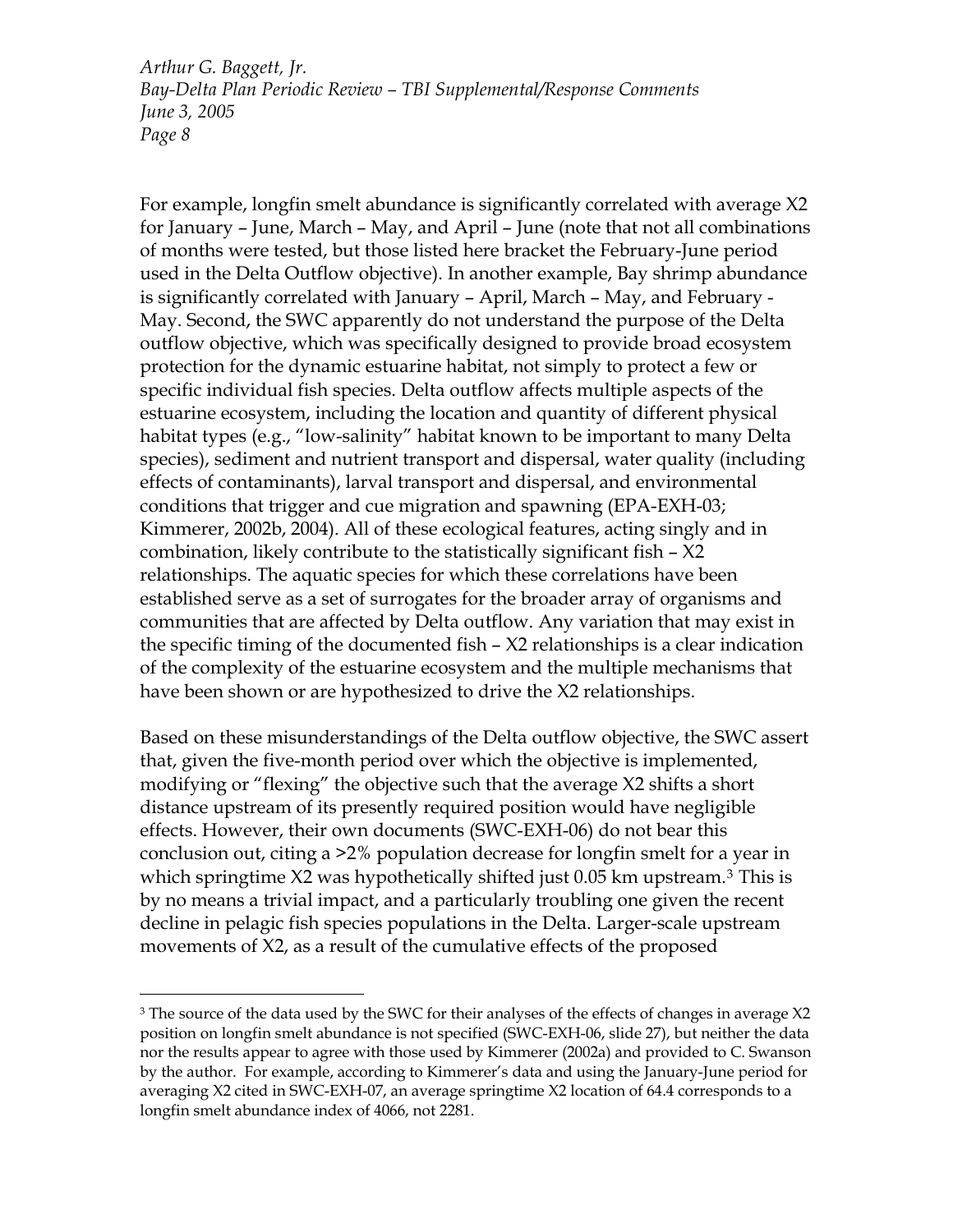relaxations, increased export pumping, and/or increased upstream diversions, could be catastrophic. For instance, using the X2 - population abundance relationship published by Kimmerer (2002a), it can be estimated that an upstream movement of 1 km (e.g., from 65 to 66 km), would result in a 12% population decrease for longfin smelt, dramatically increasing the risk of extinction for this species that is already at a critically low population level. For this species, as well as for all others for which an X2 – abundance relationship has been observed, any modification or relaxation of the present Delta outflow objective that results in even a modest upstream shift in springtime X2 will result in a predictable and potentially significant population decline.

### *"Flexing" the Delta Outflow Objective is Not Warranted*

 $\overline{a}$ 

A number of parties, including DOI (DOI-EXH-23, DOI-EXH-24), DWR (DWR-EXH-15), and the SWC (SWC-EXH-07), have suggested that compliance with the Delta outflow objective periodically requires abrupt releases of large amounts of water from upstream reservoirs that have caused adverse impacts on upstream in-river habitat (e.g., large flow fluctuations killed eggs and juveniles of Chinook salmon and steelhead, and/or reduce availability of cold water for temperature control releases later in the year). This contention is based on events that occurred during February 2003 and April 2004. These parties recommend that under these types of conditions they be allowed to "flex", or relax, the Delta outflow objective in order to avoid the adverse upstream impacts that were observed in these two years. At the same time, TBI, the Sacramento Water Forum, and other parties presented evidence that operational decisions by the U.S. Bureau of Reclamation (USBR) and Department of Water Resources (DWR) were responsible for creating the perceived conflict between meeting the Delta outflow objective and avoiding adverse impacts to American River fishes, and that using alternative operational protocols could have prevented the problem from occurring. We also raised concerns that the flexibility requested by the parties was not only unnecessary, but also dangerously open-ended.

In January 2005, following extensive analyses and discussions at the request of the CALFED Operations Group, the CALFED Operations and Fisheries Forum provided the Ops Group with a draft "Port Chicago Compliance Decision Tree" (attached as Appendix  $B$ ).<sup>[4](#page-8-0)</sup> In contrast to the vague and open-ended

<span id="page-8-0"></span><sup>4</sup> The CALFED Operations and Fisheries Forum (OFF) is an inter-agency and stakeholder group periodically convened to review fishery protection and water management operations and to make recommendations to the CALFED Operations Groups regarding these issues. The CALFED Operations Group was established by the Framework Agreement.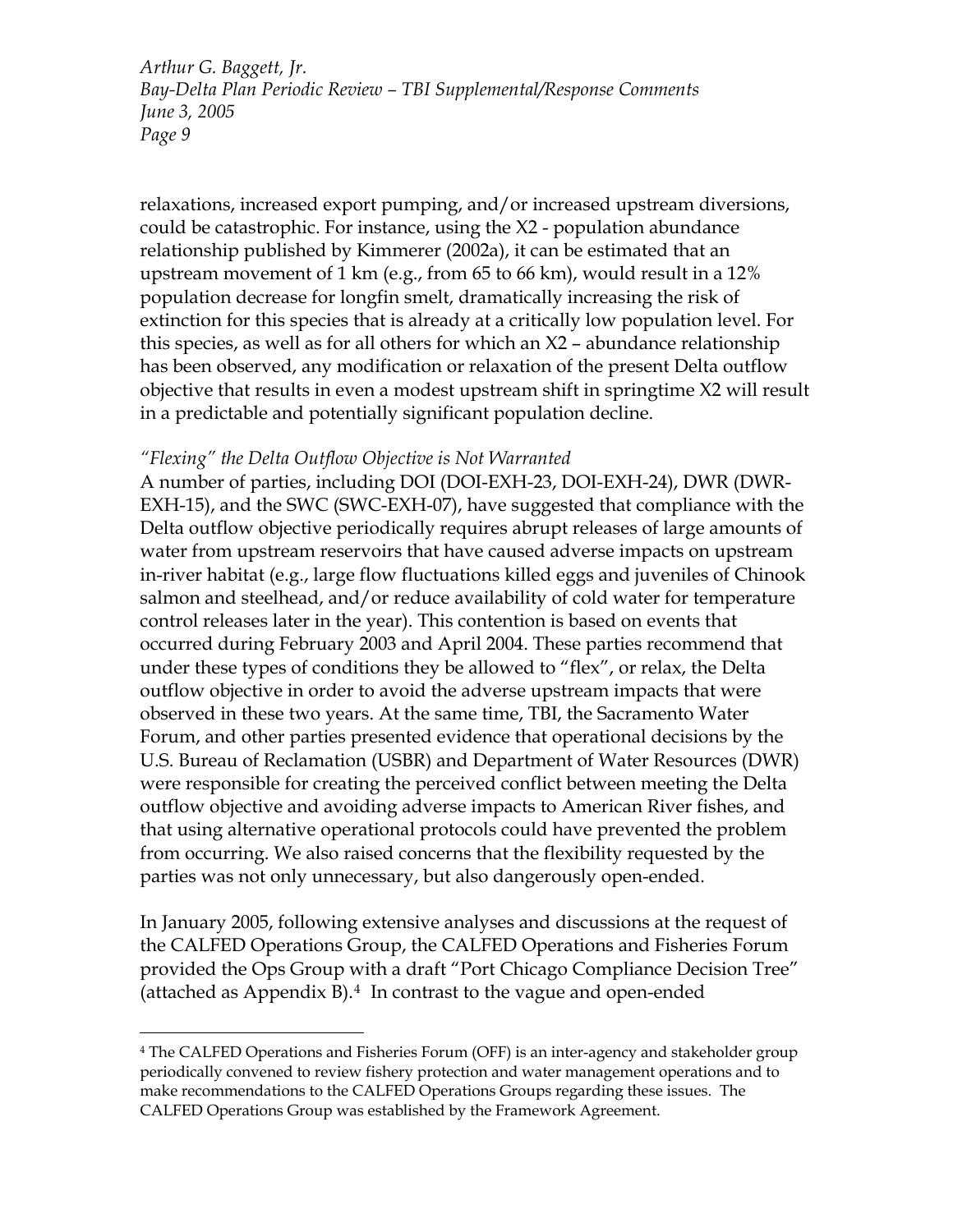recommendations for flexibility made at the workshops, the draft decision tree identifies specific triggers and sideboards for operational and fishery management actions, with priority given to actions that would avoid or minimize the need to "flex" the Delta outflow objective. The straw proposal limits releases from Nimbus Dam to 4000 cfs (rather than the typical maximum of 8000 cfs) consistent with Sacramento Water Forum recommendations (WF-EXH-01). It proposes that (a) operational decisions regarding compliance with the Delta outflow objective be made earlier each month to avoid last minute decisions which limit flexibility and increase the chance of an upstream impact; (b) alternative operations of other upstream reservoirs and/or Delta export pumps be employed more often to avoid the need for higher American River releases; and (c) if alternative operations were not possible, and if American River releases needed to be limited by the proposed 4,000 cfs cap in order to avoid fishery impacts, the water project agencies be allowed to meet the Port Chicago X2 with a 3-day average Delta outflow of 25,000 cfs instead of the presently required 29,200 cfs, in effect limiting the modification to meet the 4,000 cfs cap. The straw proposal would then require that additional days of 25,000 cfs flow be met to ensure the same total volume of Delta outflow, in order to ensure the overall level of Delta fisheries protection was not reduced (although the greater abundance associated with downstream movement of X2 is not likely to be fully mitigated by a longer duration of X2 at an upstream location). This draft decision tree was never finalized by the OFF.

Following the SWRCB Delta outflow workshops, the water project and fishery management agencies, along with a number of water user and environmental stakeholder representatives, organized a computer-model "gaming" exercise to quantitatively test alternative water management operations during the February 2003 and April 2004 periods. The approach agreed upon by the group was to modify reservoir releases (compared to actual historical operations) to avoid the large releases and flow fluctuations identified by the fishery agencies as harmful to anadromous fishes present in upstream river habitat at the time (e.g., American River flows>4000 cfs) and to determine how those modified operations affected compliance with the Delta outflow objective, total Delta outflow, and average February-June X2. The gaming exercise results show that the large reservoir releases made on the American River were unnecessary in each of the two years and that the Delta outflow objective (i.e., Port Chicago flows of 29,200 cfs for the specified numbers of days) would have been fully met using alternative operational scenarios, even had Nimbus Dam releases been capped at

 $\overline{a}$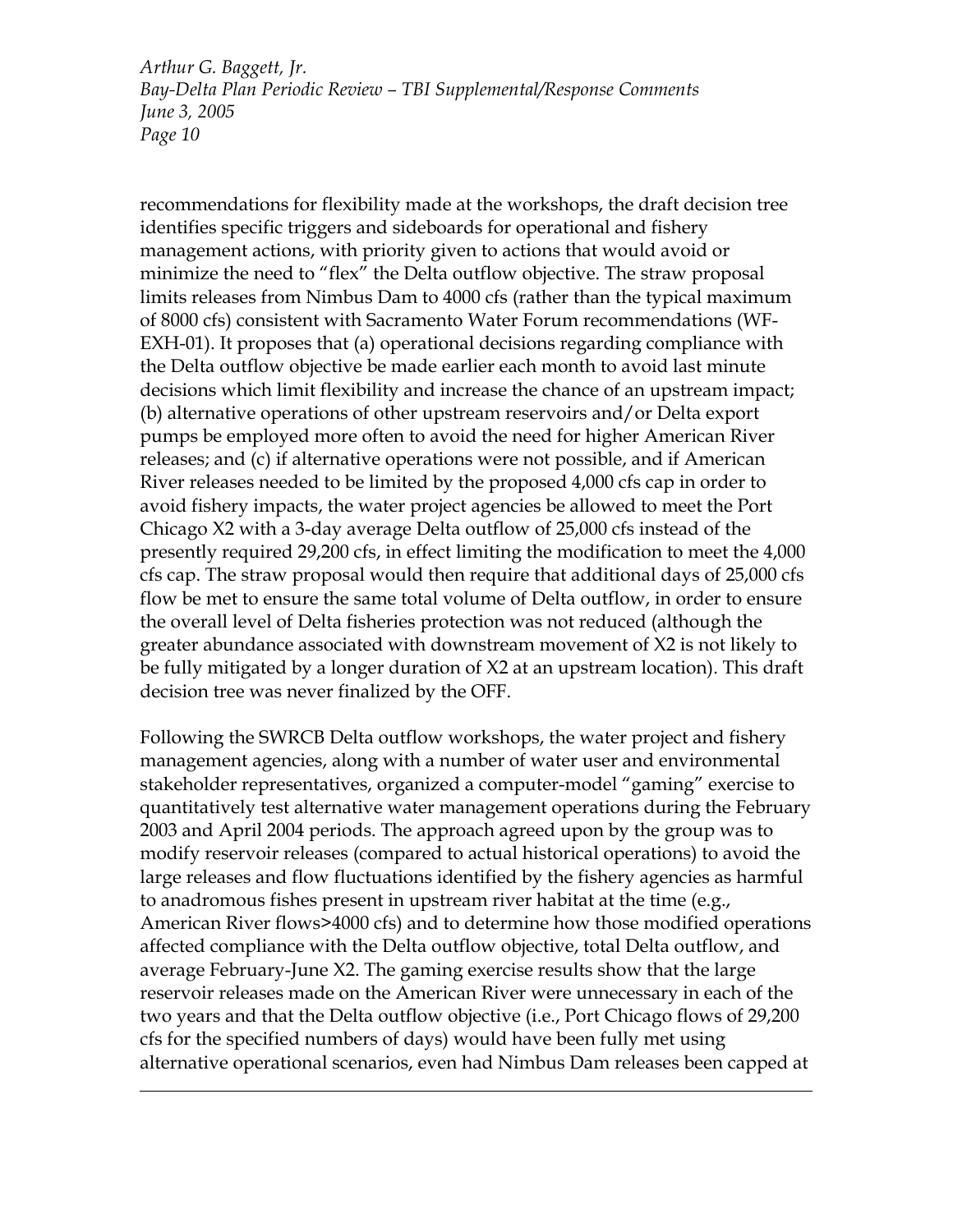the 4000 cfs level desired by the fishery agencies. (See Attachment C, an email memorandum prepared by David Fullerton, Metropolitan Water District, summarizing the gaming exercises). The results of these preliminary gaming exercises clearly demonstrate that there is no need to allow flexibility in complying with the Delta outflow objective, and that the existing process for securing a Temporary Urgency Change is sufficient to deal with outlier events. For all the reasons stated above, TBI opposes changing the Delta outflow objective to incorporate this flexibility. The work done by the OFF in preparing the draft decision tree also underscores the fact that a highly detailed operating plan, or decision tree, with clearly understood constraints, and explicitly designed to avoid or minimize the need for flexibility, can and must be developed as the basis for future SWRCB approval of any TUC requests to "flex" as a result of outlier events that may cause unavoidable, unacceptable upstream impacts.

### *Use of the Port Chicago EC Trigger Reduces Protection Afforded by the Delta Outflow Objective*

In our earlier comments on the Delta outflow objectives (BAY-EXH-04 and BAY-EXH-05), we recommended that the SWRCB eliminate the requirement that Port Chicago 14-day average EC be less than or equal to 2.64 mmhos/cm in order to trigger the requirement for Port Chicago flows for February and March. This recommendation was based on our analyses of Water Year 2002, a year in which the Port Chicago Island EC trigger eliminated the requirements for the high Port Chicago flows (29,200 cfs) despite upstream hydrologic conditions (i.e., the previous month's 8 River Index) that specified those flows for a total of 44 days in four of the five springtime months: in 2002 the Port Chicago EC trigger requirement effectively "flatlined" Delta outflows at the intermediate Chipps Island flow level (11,400cfs). The resultant reduced Delta outflow shifted average February – June X2 nearly 2 km upstream of the location predicted on the basis of upstream hydrologic conditions, and provided ecologically "poor" estuarine conditions (based on X2-abundance relationships for multiple fish and invertebrate species for X2>73 km, see BAY-EXH-05, slide 12). The upstream shift in X2 during the first two months of the spring period was even more severe: in February, the failure to trigger the Port Chicago objective caused X2 to shift 5.1 km upstream, from an estimated monthly average of 67.2 km to the actual monthly average of 72.3 km, and in March, X2 shifted 3.9 km, from an estimated 67.7 km to the actual X2 location of 71.6 (see BAY-EXH-04, Table 2). Within-year variation in Delta outflow, an important component of springtime flow conditions and an explicit design feature of the Delta Outflow objective, was reduced by half. It is worth noting that the population abundances measured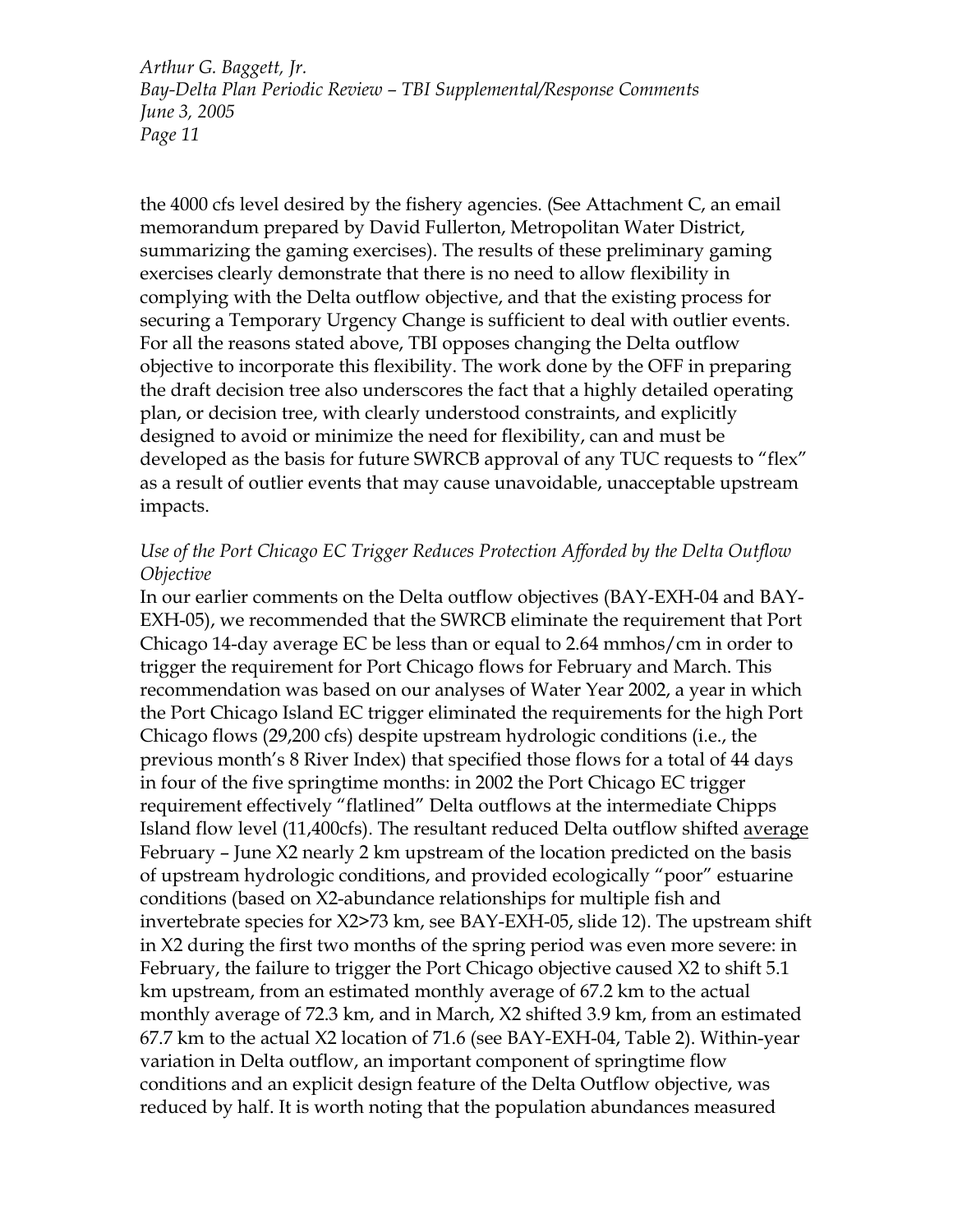later in the year for of a number of key estuarine species, including delta smelt, were markedly lower (see BAY-EXH-09, slide 18). Using data and analyses from Kimmerer (2002a), the 1.7 km upstream shift in average February - June 2002 X2 corresponds to a predicted 20% decrease in longfin smelt population abundance, a 10% decline in Bay shrimp populations, and 8% declines for Pacific herring and starry flounder.

Several parties criticized our comments regarding the EC trigger at the workshops, asserting that we had confused "normal" variation in the location of X2 with the X2 – abundance relationships based on average X2 location throughout the February – June period. These comments are quite simply wrong. As our previous submissions and the preceding paragraph make clear, the impacts of using the current EC trigger result in significant changes in average X2 location over several long term timeframes, including monthy, multiplemonth periods, and the entire February – June period.

# b. Recommended language regarding the Delta outflow objective:

- i. Footnote [d] of Table A (a continuation of Footnote 14 to Table 3) should be revised to read: "This standard applies in the April through June period only when the average EC at Port Chicago during the fourteen days immediately prior to the first day of the month is less than or equal to 2.64 mmhos/cm."
- ii. Table A should also be adjusted so that the number of days when maximum daily average electrical conductivity of 2.64 mmhos/cm must be maintained at the specified location equals the number of days that X2 would have occurred at these locations assuming an average 1956 – 1968 Level of Development.

# Workshop Topic 6: Export limits

a. Response to comments by other parties: In their comments on this topic, San Luis Delta Mendota Water Authority (SLDMWA; SLDM-EXH-05) suggest that the current export limit objective be effectively eliminated, recommending that "variations to the maximum exports rates be authorized and … considered whenever … maximum exports", as defined by the current objective, control Delta water management operations. This surprising recommendation is based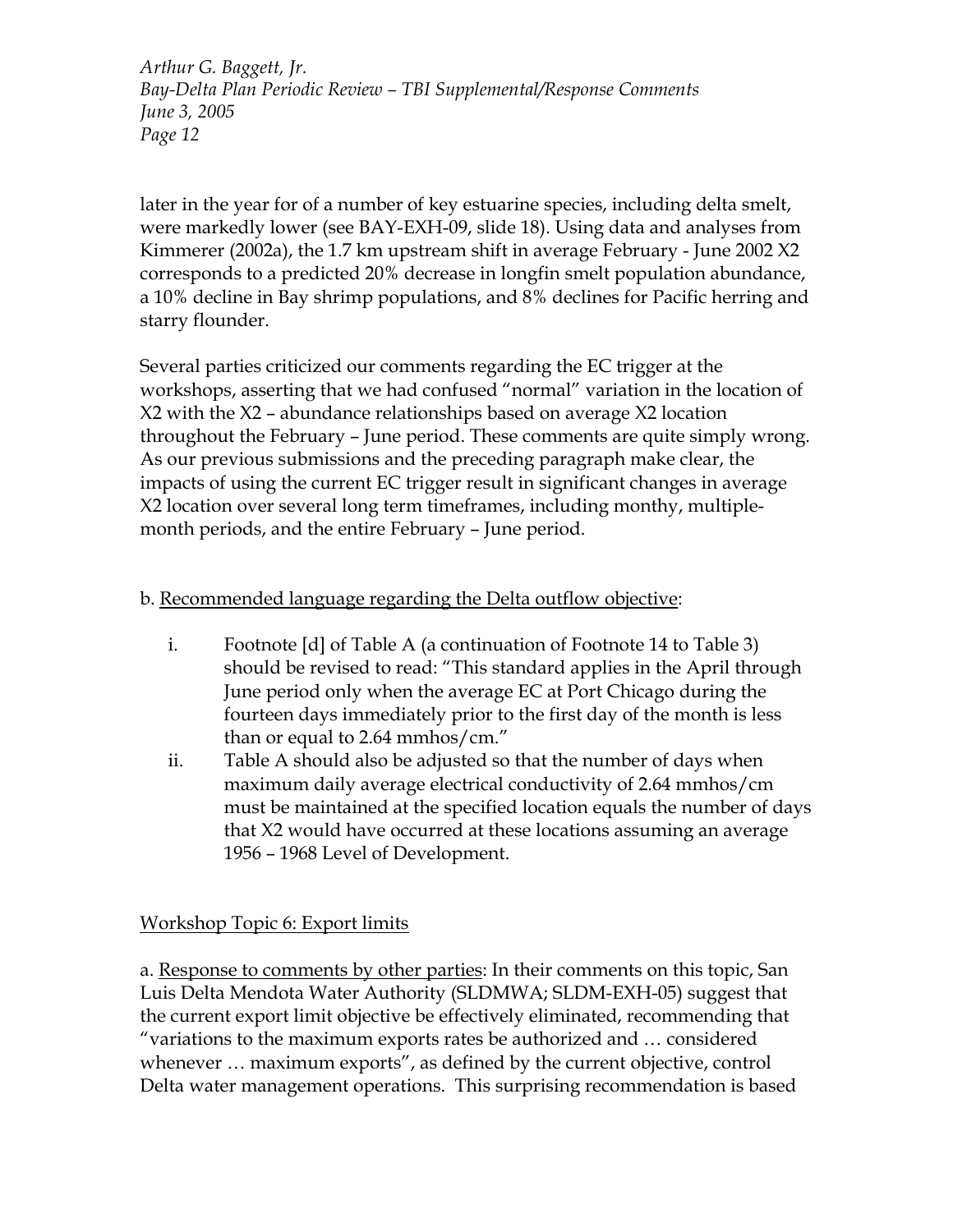on the contention that SLDMWA's own (non-peer-reviewed and unpublished) analyses were unable to detect statistically significant incremental negative impacts of this type of action on two individual fish species (Chinook salmon and delta smelt). SLDMWA argues that a new standard should be applied to proposals to "flex" (or waive) current water quality objectives, specifically, calculating "percent change in population of affected life stage" (PCPALF) that would result from the action, and proposes that the waivers be granted automatically unless substantial negative impacts are disclosed by an exhaustive evaluative process to be conducted by the CALFED Operations Group and the SWRCB. SLDMWA's recommendation appears to be based not only by overreliance on a speculative tool but on a misunderstanding of both the purpose of the export limits objective and its current implementation, which already allows for periodic flexing of the export/inflow ratio (E/I ratio) at the discretion of fishery and water project agencies.

Like the Delta outflow and Sacramento and San Joaquin river flow objectives, the export limit objective is intended to broadly protect estuarine habitat by seasonally limiting the physical and biological impacts of exports in relation to Delta inflows (and/or San Joaquin River flows at certain times of the year) (e.g., see DFG-EXH-05, page 4). The objective was not developed on the basis of the effects of export rates on individual species (although such effects have been clearly demonstrated, see DOI-EXH-20, slides 16-17; Bay-EXH-07A, slide 10) but rather to regulate the effects of exports on estuarine habitat, in-Delta hydrodynamics, and residence times, transport, dispersal, movement and direct entrainment of nutrients, plankton, eggs, larvae, and fishes at the Delta pumps.

Like all of the Bay-Delta Plan objectives, the inflow-related export limits represent a minimal level of protection for fish and wildlife beneficial uses in the estuary. However, for this objective, the SWRCB already allows substantial flexibility. At present, with the concurrence of the fish management agencies, the E/I ratio can be flexed to allow higher export rates for the purpose of acquiring water for environmental purposes (e.g., the Environmental Water Account). It is also worth noting that, after several years in which the E/I ratio has been flexed during the spring to acquire EWA water, CDFG is now expressing concern that this action may have adverse effects on juvenile delta smelt (DFG-EXH-04, page 1-2).

While we are sympathetic to the approach suggested by SLDMWA for assessing the effects of various fish protection or water management actions (e.g., closure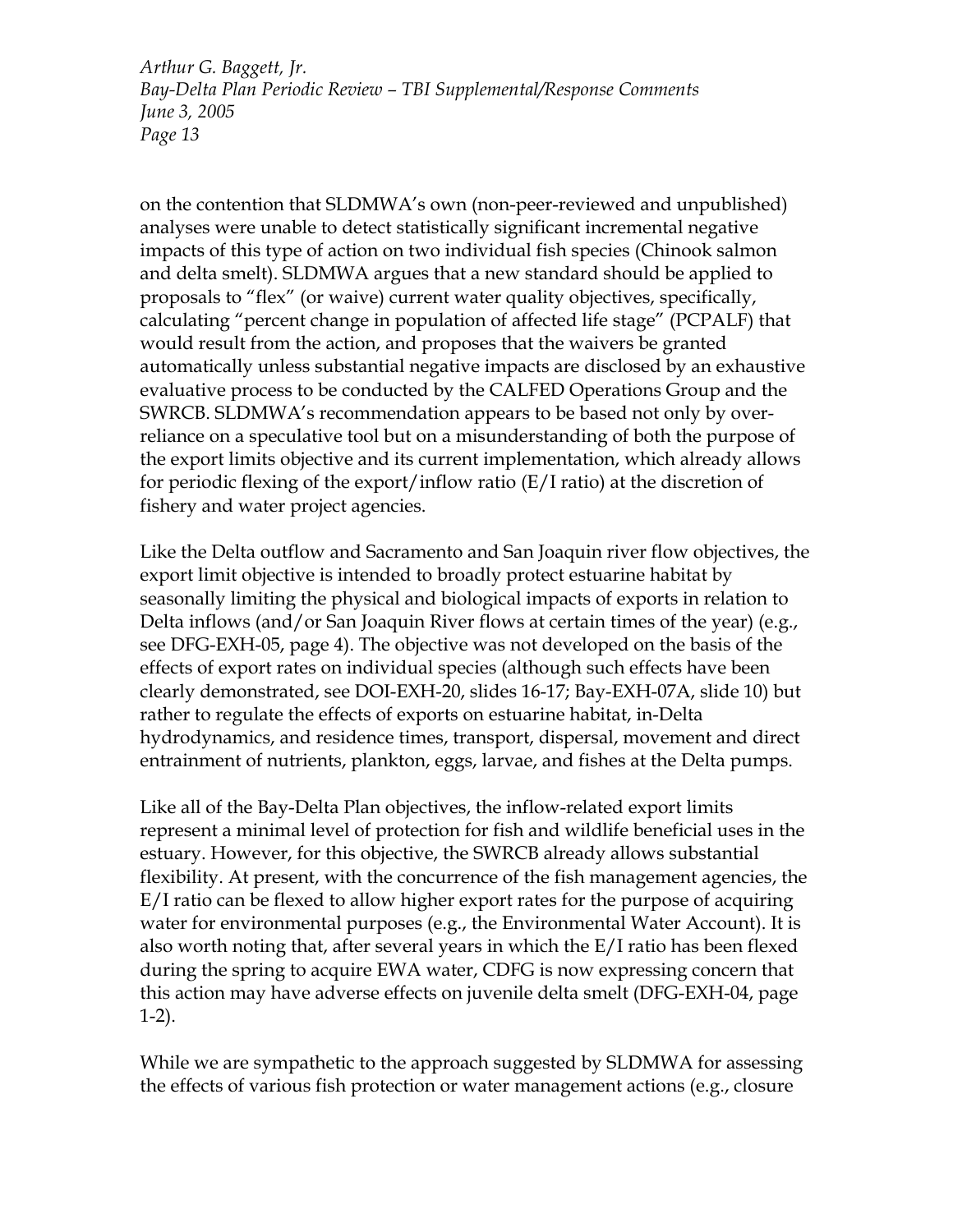of the DCC gates, flexing the E/I ratio) in terms of population-level change in abundance, the PCPALF model is simplistic and simply inadequate for this purpose. In addition, the data presently available to us, while suitable for evaluating effects of variables such as export rates over wide ranges of tested levels (e.g., 3000 cfs v 12,000 cfs), lack the resolution and precision needed to develop quantitative models that can meaningfully calculate the incremental effects of small, short duration changes in a factor such as the E/I ratio, particularly for long-lived species such as Chinook salmon.

Most of the other analyses presented by SLDMWA (SLDM-EXH-05, SLDM-EXH-06) are also deeply flawed and uninformative for either evaluating the efficacy of the current objective or for supporting the revisions proposed by the party. For example, SLDM-EXH-06 (slides 5-10) relates the abundance of juvenile delta smelt in the southern Delta measured from survey results with salvage of delta smelt at the pumps and concludes that, because abundance of the fish is relatively lower during the period when delta smelt salvage is high, most of the fish have left the area and are no longer vulnerable to the pumps. This analysis fails to consider that delta smelt smaller than 20 mm in length, the size of the fish during the March - April period, are regularly taken at the pumps in large numbers but are not counted as salvage. It is more likely that the decline in abundance of delta smelt in the southern delta reported by the survey results reflects uncounted loss of these small fish at the pumps (a conclusion supported by numerous particle tracking modeling studies conducted by state and federal agencies).

## b. Recommended language regarding the export limit objective:

i. The time periods and values for the maximum 3-day running average export limits in Table 3 of the Bay-Delta Plan should be revised to read:

| "March 15 - 31         | 200% Vernalis flow [22]  |
|------------------------|--------------------------|
| April 1 – 14           | 100% Vernalis flow [22]  |
| April 15 - May 15 [21] | $\left[22\right]$        |
| May 16 – 31            | 100% Vernalis flow [22]  |
| June 1 – 15            | 200% Vernalis flow" [22] |

ii. Revise the first sentence of Footnote 22 to Table 3 to read: "Maximum export rate from April 15 to May 15 is 1,500 cfs, 2,250 cfs, or 3,000 cfs, as determined by the San Joaquin River Technical and Management Committees and presented to the executive director of the SWRCB. If the executive director does not object to the export limits within 10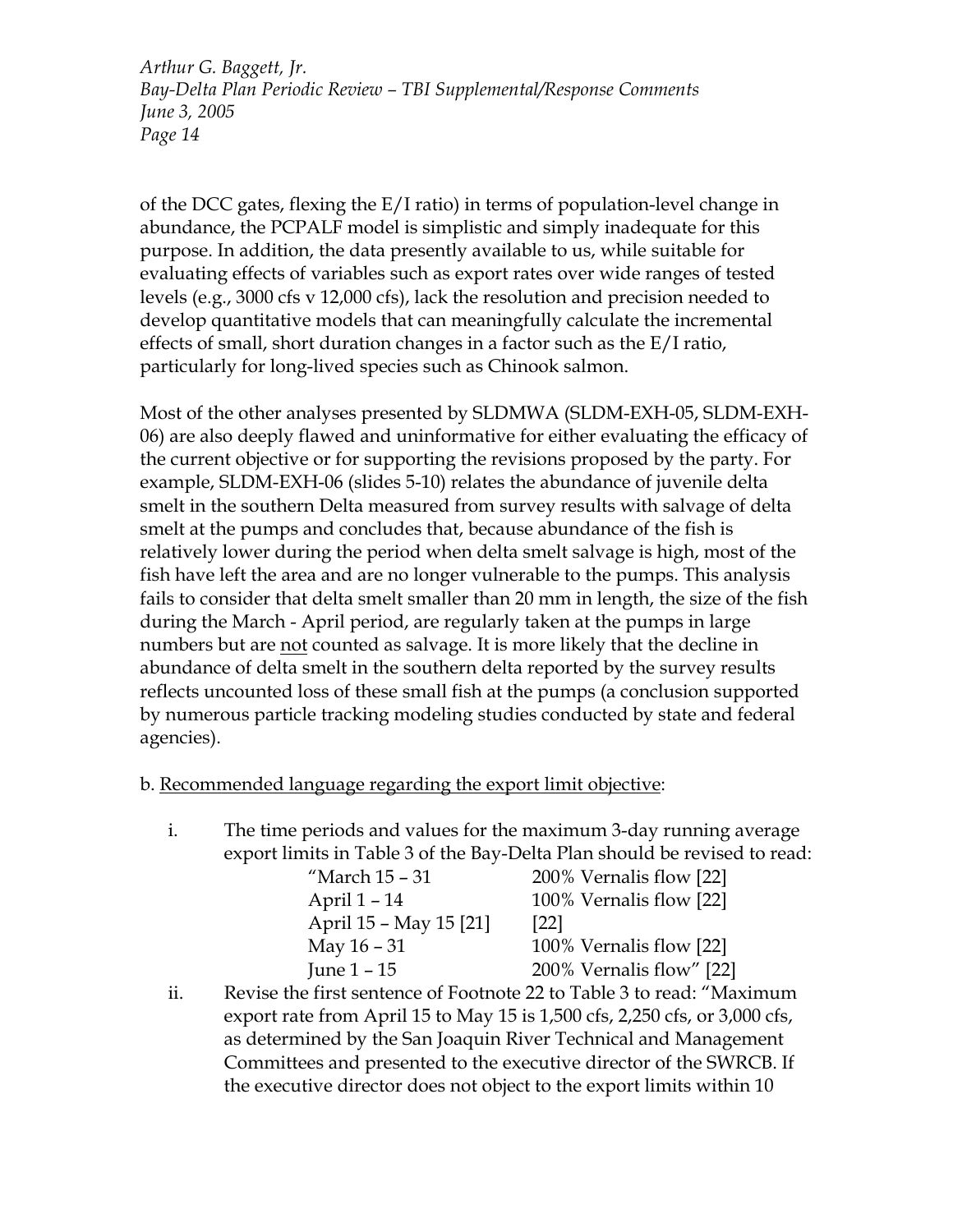> days, the export limits will go into effect." Revise the second and third sentences to read: "The March 15 – June 15 export restrictions do not supercede the export restriction of 35% of Delta inflow. The more restrictive of these two objectives applies from March 15 to June 15."

## Workshop Topic 7: Rio Vista flows

At the workshops, several parties requested that the Bay-Delta Plan's objective for Sacramento River flows at Rio Vista be modified to allow for flexible implementation. None of these parties presented any evidence of any problems associated with compliance with the Rio Vista flow objective or made any suggestions regarding criteria for and use of flexible implementation. The benefits for fish and wildlife beneficial uses of the Rio Vista flow objective in providing attraction and transport flows and suitable habitat for various life stages of aquatic organisms, including delta smelt and Chinook salmon, were not disputed by any party. The minimal level of protection afforded by this objective is particularly important given that there are no flow objectives for the San Joaquin River in place during the September – December period (except for October). Flexing the Rio Vista flow objective, especially when exports are near, at or exceed (as a result of flexing) the E/I ratio during this period, could result in significant adverse impacts to fish and habitat conditions in the Delta. For these reasons, the Bay-Delta Plan's current objective for Sacramento River flow at Rio Vista should not be modified.

# Workshop Topic 8: San Joaquin River flows at Airport Bridge, February – April 14 and May 16 – June 30

a. Response to comments by other parties: In their comments on this issue (SJRG-EXH-19), the San Joaquin River Group asserts that the current objectives should be eliminated because they are not based on "sound science". In fact, the extensive record shows that these objectives were developed as a compromise between the science-based, water year type-dependent flow recommendations developed by the AFRP (DOI-EXH-16) for the protection of juvenile San Joaquin basin Chinook salmon and steelhead, the science-based, water year typedependent flow requirements contained in the 1995 Biological Opinion for protection of delta smelt and its critical habitat (USFWS, 1995), scientific and management considerations regarding the relative contributions of the two river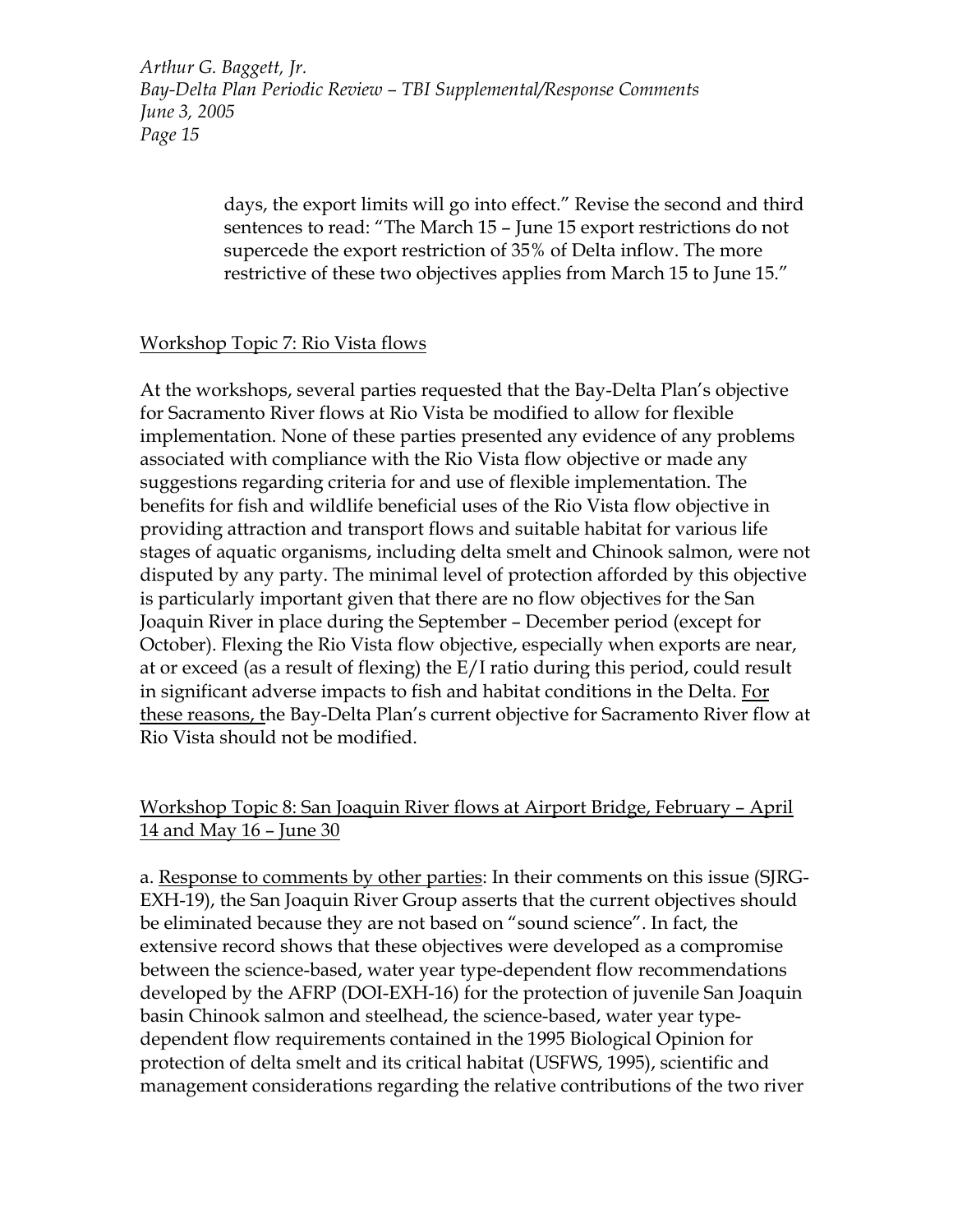basins to total Delta inflow, and the need for adequate San Joaquin River flows to help improve and maintain overall water quality conditions (such as dissolved oxygen) in the San Joaquin River at Stockton. The objectives represent a reasonable attempt to balance the scientific information available at the time with the needs of multiple beneficial uses of water in this portion of the watershed.

Putting aside for a moment the issue of the scientific underpinnings of the current objective, in their comments the SJRG present little relevant information or analyses of the responses of juvenile Chinook salmon, steelhead, delta smelt or estuarine habitat conditions to those objectives or recent San Joaquin River flows. The lack of current data on San Joaquin basin Chinook salmon populations, which are known to be strongly responsive to flows during the juvenile outmigration period, is particularly puzzling. Instead the SJRG's comments rely on limited, minimally informative studies of smolt travel times (an unlikely driver for improved smolt survival), and incomplete results from the Vernalis Adaptive Management Plan studies (which do not occur during the period for which this objective applies). No useful analyses of the effects of Vernalis flows on estuarine habitat conditions are presented. Finally, the SJRG recommend an alternative set of Vernalis flow objectives that itself has no basis in science, fails to consider any aspect of the fish and wildlife beneficial uses that are the explicit purpose of the objective, and that is in fact derived from modeling conducted using CALSIM II, a water management and delivery optimization tool that incorporates no information or mechanisms for evaluating or predicting biological and habitat responses to flow.

In contrast to the comments provided by the SJRG, a number of workshop participants presented up-to-date information on the status of San Joaquin basin salmonids, delta smelt, and estuarine habitat conditions, and quantitatively related these data to Vernalis flows (DFG-EXH-08, DFG-EXH-09, NOAA-EXH-17, BAY-EXH-08, and BAY-EXH-09). All of these materials and analyses indicate that the current flow objectives do not provide adequate fish and estuarine habitat protection. In particular, the current Vernalis flow objectives are insufficient to support the doubling of San Joaquin basin Chinook salmon populations. On the basis of these analyses, NMFS, CDFG and TBI all concluded that the SWRCB should consider revising the present Vernalis flow objective to require higher flows during the February-April 14 and May 16 – June 30 periods.

b. Recommended language regarding the San Joaquin River flow objective: The specific flow rates and time periods for the San Joaquin River at Airport Way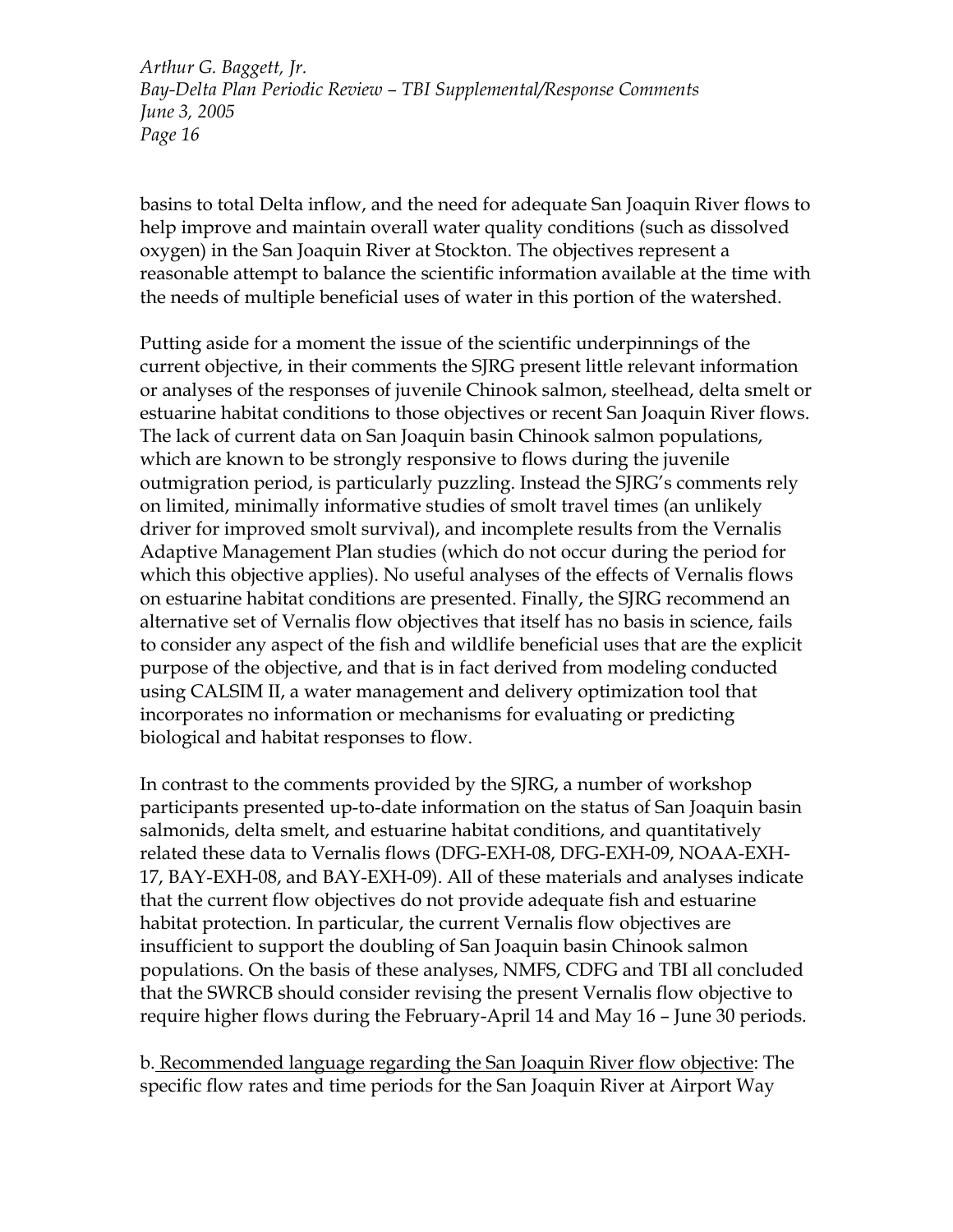Bridge, Vernalis, during the February – April 14 and May 16 – June periods should be revised to read:

| " $W$ , AN   | Feb          | 3,240  |
|--------------|--------------|--------|
| BN,D         | Feb          | 2,280  |
| $\mathsf{C}$ | Feb          | 1,500  |
| W,AN         | Mar          | 5,000  |
| <b>BN</b>    | Mar          | 3.240  |
| ${\rm D}$    | Mar          | 2,280  |
| $\mathsf{C}$ | Mar          | 1,500  |
| W            | April 1 - 14 | 7,000  |
| AN, BN, D    | April 1-14   | 5,000  |
| $\mathsf{C}$ | April 1 - 14 | 2,000  |
| W            | May 16 - 31  | 7,000  |
| AN,BN        | May 16 - 31  | 5,000  |
| $\mathbf D$  | May 16 - 31  | 3,240  |
| $\mathsf{C}$ | May 16 - 31  | 2,000  |
| W,AN         | June         | 5,000  |
| <b>BN</b>    | June         | 3,240  |
| ${\rm D}$    | June         | 2,280  |
| $\mathsf{C}$ | June         | 1,500" |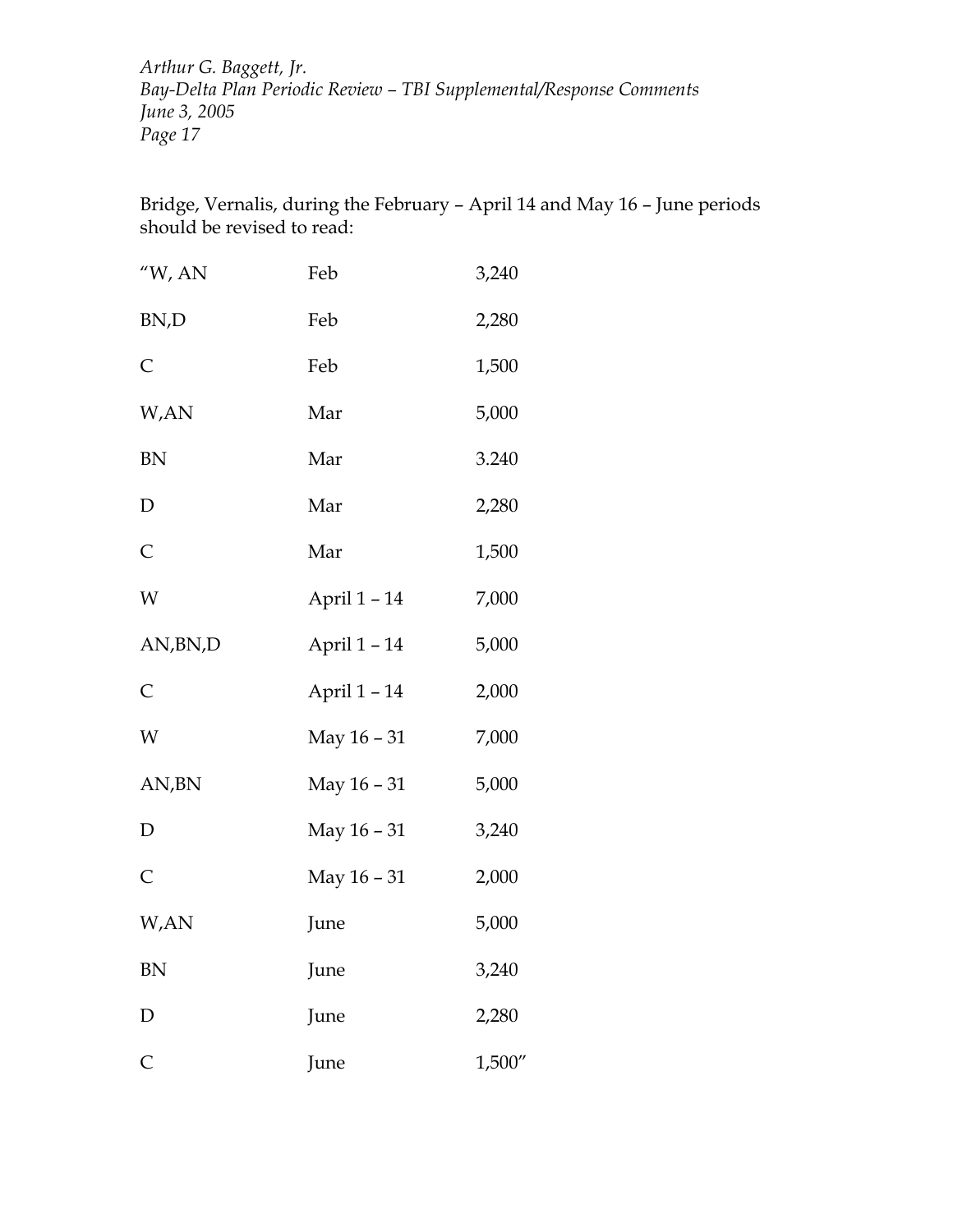## Workshop Topic 11: Program of implementation

Chapter IV of the Bay-Delta Plan should be extensively revised to address implementation of any changes to the Plan objectives as well as reflect changes in management of Bay-Delta resources since 1995. The SWRCB should particularly note the recent decline in pelagic fish populations in the Delta, which appears to be the result of the cumulative impacts on the Delta food web from increased export pumping, toxics loading, and invasive species introductions. This decline underscores the need for the SWRCB to adopt more stringent flow and diversion requirements to protect estuarine habitat and fish and wildlife, and to work with other agencies to further reduce toxics loading and address invasive species impacts. In this regard, it should also be noted that implementing the CALFED Record of Decision's (ROD) targets for increasing Delta export pumping (primarily by implementing the South Delta Improvement Project) and increasing average south of Delta deliveries will exacerbate these current conditions and cause further adverse impacts to both pelagic resident species and anadromous migrants.

Section A. Implementation measures within SWRCB authority over water diversion and use: The SWRCB should initiate a new proceeding to amend water rights, and consider using its Clean Water Act Section 401 certification authority to ensure compliance with TBI's proposed changes to the objectives for DCC gates closure, salmon protection, Delta outflow, export limits, and San Joaquin River flows at Vernalis. (Because implementation of the narrative salmon objective is likely to also include flow, temperature and water diversion measures to be taken by water rights holders in upstream tributaries, the SWRCB may choose to convene separate proceedings to address implementation of this specific objective, although separate proceedings may not be strictly necessary). In addition, under its water rights permitting authority and public trust authority the SWRCB should specifically revisit the permit conditions for Red Bluff Diversion Dam, to determine what changes to this facility's operations are necessary to avoid its current large-scale effects on salmon migration, and for the Delta pumping plants of the Central Valley Project (CVP) and State Water Project (SWP), to determine the appropriate timeline and criteria for upgrading the efficacy of the fish protective facilities at the two plants.

Section B. Implementation measures requiring SWRCB water quality and water rights authority and multi-agency cooperation: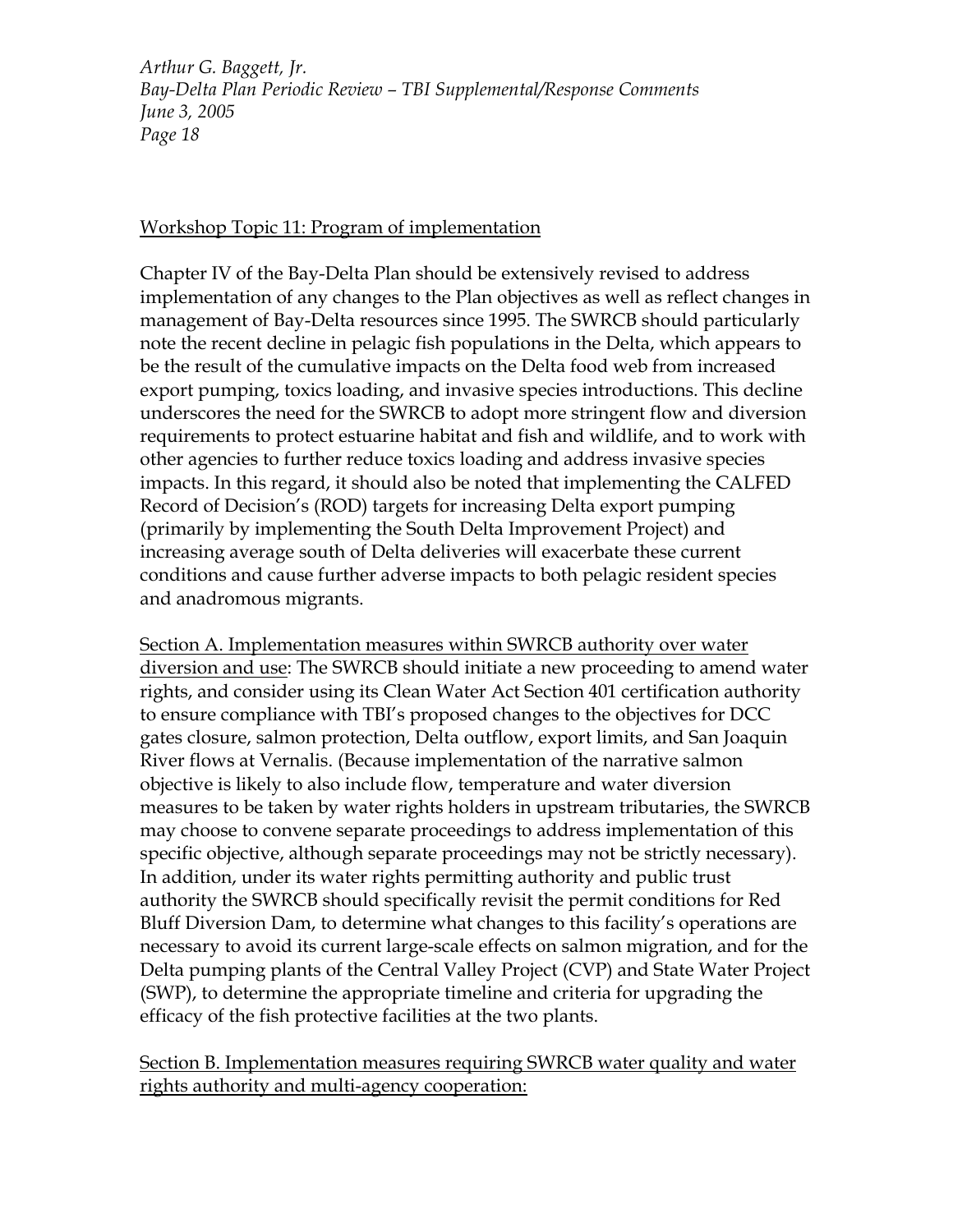*Narrative objective for salmon protection*: Many of the implementation measures necessary to achieve this objective (e.g., flow, temperature and water diversion) fall completely within the SWRCB's authority over water diversion and use. However, this objective should also be addressed in Section B to the extent that implementing other measures (i.e., physical habitat restoration, pollutant control) relies on cooperation with other agencies (including the CVRWQCB). In any case, the Bay-Delta Plan should be updated to reflect the status of current implementation efforts to double anadromous fish populations. While numerous projects to improve physical habitat and remove barriers to fish passage in tributary areas have been initiated or completed, efforts to improve flow conditions have been largely unsuccessful. The Central Valley Project Improvement Act of 1992 dedicated 800,000 acre-feet of project yield to fish, wildlife and habitat restoration, including the priority goal of anadromous fish doubling [under Section 3406(b)(2)], and provided for supplemental water acquisitions to help meet these purposes [under Section 3406(b)(3)]. The amount of (b)(2) water allocated by the Department of the Interior (DOI) for these purposes has been far less than that assumed by the CALFED ROD to be part of the regulatory baseline (ROD, p. 56), and is inconsistent with the hierarchy of purposes established by the Act and affirmed by the U.S. Ninth Circuit Court of Appeals in its June 2003 and January 2004 rulings. For instance, in WY 2003 only 26% of (b)(2) water was used for fish restoration purposes, whereas 51% was used to meet the CVP's existing permit obligations in the Delta, and 23% for additional Delta export reductions (TBI, 2004). In addition, (b)(3) water has not been used to improve flow conditions as identified by the CVPIA Anadromous Fish Restoration Program. Instead, funds for the (b)(3) program have been used mostly to acquire south of Delta wildlife refuge water supplies or subsidize DOI's purchase of San Joaquin River flows pursuant to the San Joaquin River Agreement, which was not intended to double anadromous fish populations but was solely designed to assist DOI in meeting its water right permit obligations for complying with the San Joaquin River flow objective at Vernalis. Furthermore, not one drop has yet been acquired toward meeting the CALFED ROD commitment to purchase up to 100,000 acre-feet per year to improve salmon spawning and juvenile survival in upstream tributaries (ROD, p. 36), and the source and amount of future funding for this and other elements of the CALFED Ecosystem Restoration Program are highly uncertain. Finally, the USFWS, NMFS, and CDFG, in assessing progress toward achieving milestones under the CALFED ROD and the Conservation Agreement Regarding the Multispecies Conservation Strategy, found that insufficient progress had been made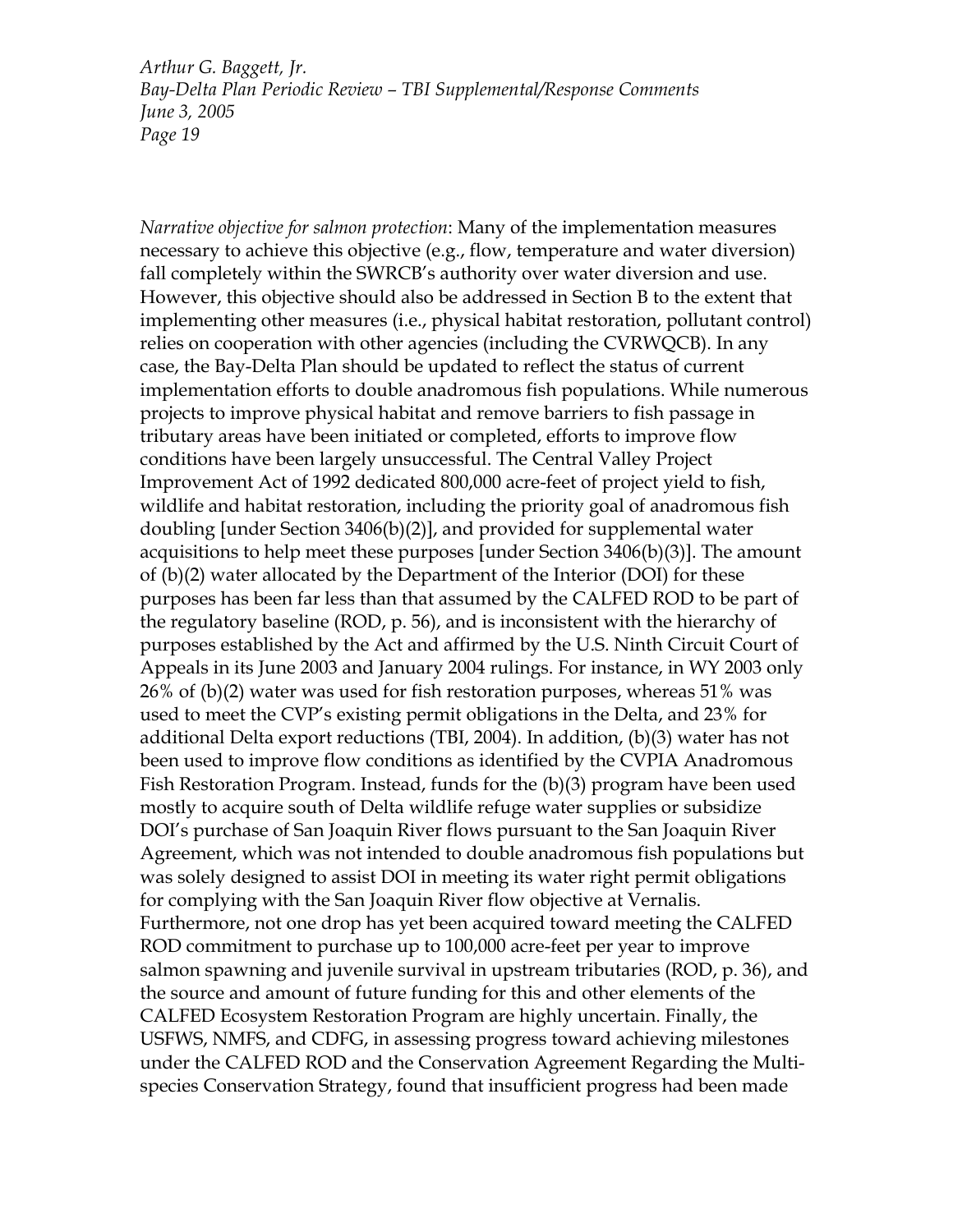toward addressing inadequate flows for salmonids on San Joaquin River and eastside Delta tributaries, securing supplemental Delta outflow pulse flows, and improving fish passage and screening diversions in the Delta, Suisun Marsh and the Sacramento River basin (USFWS et al., 2004).

*Out of valley disposal of salts*: The 1995 Plan states that "it will be necessary for the in-basin management of salts to be supplemented by the disposal of salts outside of the San Joaquin valley" and that "the USBR should re-evaluate alternatives for completing a drain to discharge salts from agricultural drainage outside of the San Joaquin Valley and pursue appropriate permits" (p. 33). However, the recently released San Luis Drainage Feature Re-evaluation Draft EIS prepared by USBR includes viable alternatives which solely rely on in-valley treatment and source control and which are clearly the most environmentally protective and economically cost-effective approaches to managing salts in the San Joaquin Valley. For more information on long-term in-valley salt management options, see TBI et al., 2003.

## Section C. Recommendations to improve habitat conditions:

While progress has been made on a number of actions specified in the 1995 Plan's Program of Implementation, several, including those that directly relate to the SWRCB's authority over water diversion and use, have not been adequately implemented, are behind schedule, and/or are being effectively reversed by changes in water management operations.

*Reduce losses of all life stages of fishes at unscreened water diversions*: While performance criteria for fish screens affecting different species and in different habitats (e.g., Chinook salmon v delta smelt) have been developed, and a number of the larger diversions were screened during the past decade, thousands of diversions in the watershed and Delta remain unscreened and unmonitored. Evaluations to test whether diversions have an unreasonable effect on fishes and to estimate the overall population level impacts of entrainment losses locally and throughout the system have not been conducted and, lacking these data, further screening activities have apparently been delayed or abandoned.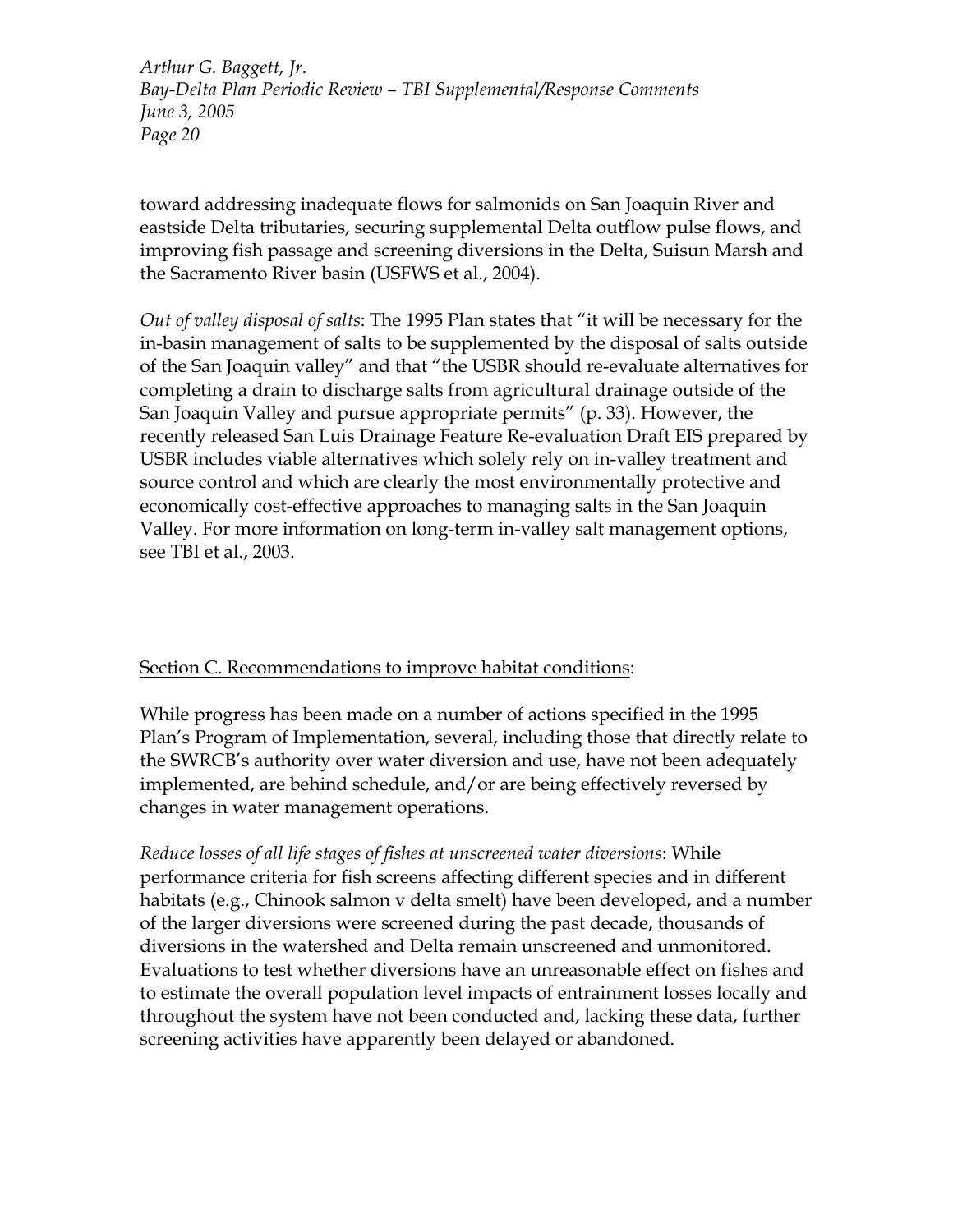*Reduce entrainment by, and improve fish survival at, the SWP and CVP export facilities*: Fish protection facilities at the CVP and SWP pumping plants are known to be inadequate and deteriorating. In fact, the CVP fish protective facility can no longer be operated to meet its original design criteria, much less fish screen criteria now known to be necessary to protect delicate Delta species like delta smelt. However, plans to replace and/or renovate the facilities have been indefinitely delayed. An alternative strategy to reduce entrainment losses at these facilities, the Environmental Water Account (EWA), has been implemented for the past five years but it has been consistently under-funded and inadequately sized, and future funding for its continuation is not secure. The SWRCB should reject any proposals to increase pumping above currently allowed levels until the fish protective facilities have been upgraded to, at a minimum, comply with currently required performance criteria.

*Evaluate the effectiveness of barriers as a means of improving fish survival in the Delta*: Understanding of the effects of DCC gate operations (and to a lesser extent, the Head of Old River Barrier and Suisun Marsh salinity control gate) on movements and survival of anadromous fishes migrating through the Delta has improved substantially. The SWRCB should incorporate findings of these various studies into their consideration of the current water quality objectives for operations of these barriers, as we have suggested in our proposed revisions to the DCC gates closure objective.

*Reduce impacts of introduced species on native species in the estuary*: The negative impacts of introduced plant and animals species on the Delta appear to have increased during the past ten years. The SWRCB should require that state and federal fish management and water project agencies renew and increase their efforts to (a) identify environmental and biological factors that favor non-natives species in the estuary; (b) develop plans to reduce new introductions and reverse the spread of non-native species within the estuary; and (c) identify and implement actions that will reduce populations and /or negative impacts of nonnatives species on Delta habitats and species.

*Minimize losses of salmon and steelhead due to flow fluctuations*: Upstream water management operations continue to have adverse impacts on anadromous fishes in most rivers throughout the watershed. Poorly planned water management operations in 2003 and 2004 that harmed fish in the American River are only the most recent example (see BAY-EXH-04, BAY-EXH-05, and our comments on "flexing" the Delta outflow objective above).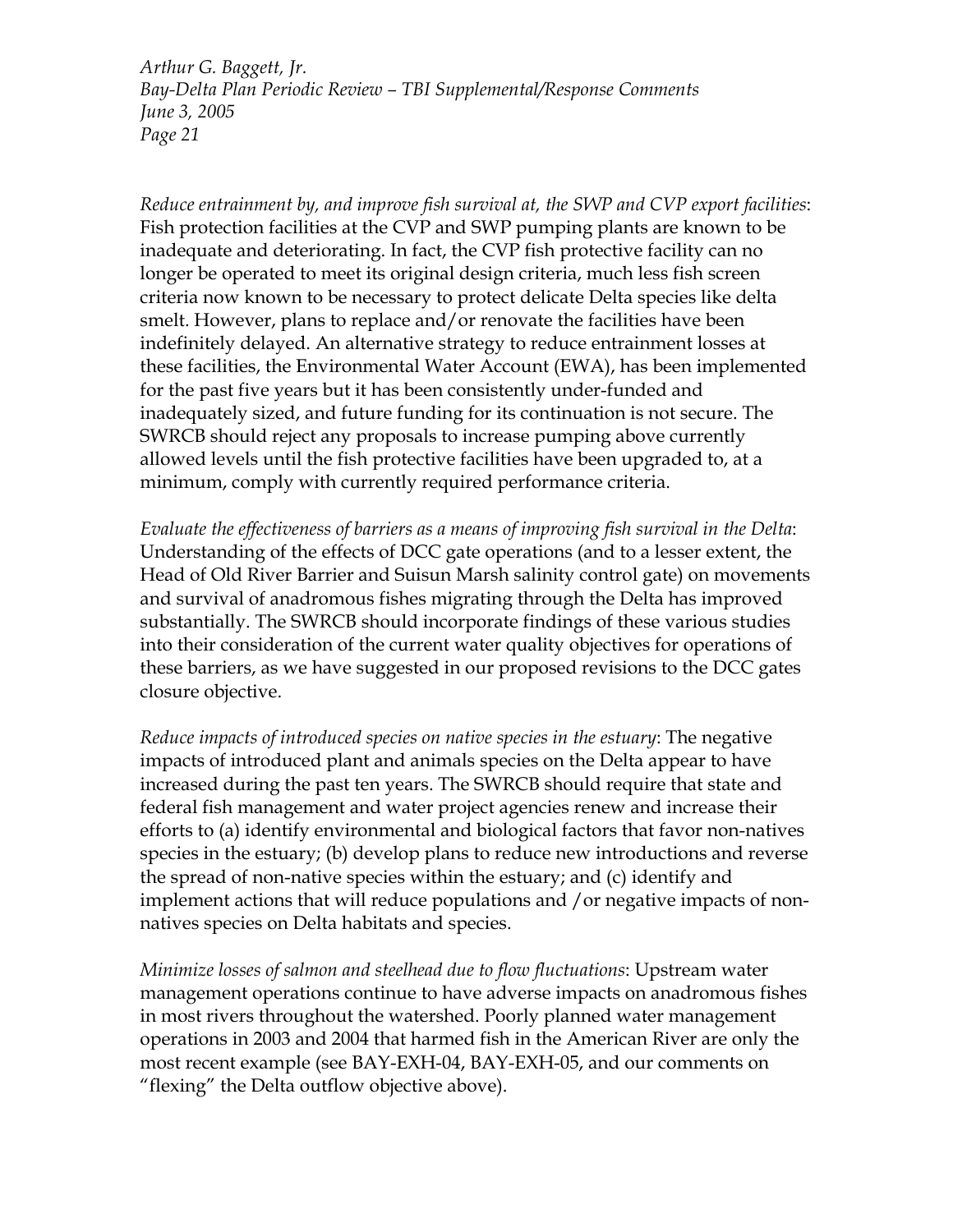*Implement temperature control measures to reduce adverse impacts on salmon and steelhead*: After expending tens of millions of dollars on a temperature control device at Shasta Reservoir and implementing operational measures to provide cool water temperatures for endangered winter-run Chinook salmon, actions that are credited with contributing to improved survival and increased populations, the USBR has proposed to reduce these protections in their future operations (DOI-EXH-10). Planned future operations for river releases and carryover storage management are predicted to exceed tolerable temperatures (as well as current SWRCB water quality objectives for the upper Sacramento River) much more frequently than in the past, an action that NMFS reports will adversely affect all anadromous fishes that use this habitat during the affected times. The SWRCB should closely review state and federal plans for future upstream water management activities and, using its authority, enforce existing and/or establish new water quality objectives to protect anadromous fishes in these upstream habitats.

Thank you for considering these supplemental and response comments regarding periodic review of the Bay-Delta Plan. Please contact us if you have any questions regarding these comments.

Sincerely,

Program Director Senior Senior Scientist (415) 506-0150 (530) 756-9021

Gary Bobker Christina Swanson, Ph.D. [bobker@bay.org](mailto:bobker@bay.org) [swanson@bay.org](mailto:swanson@bay.org)

Enc: Attachment A (Track-changes version of Bay-Delta Plan objectives) Attachment B (Draft OFF Port Chicago Decision Tree) Attachment C (Gaming Results Memo, David Fullerton, MWD)